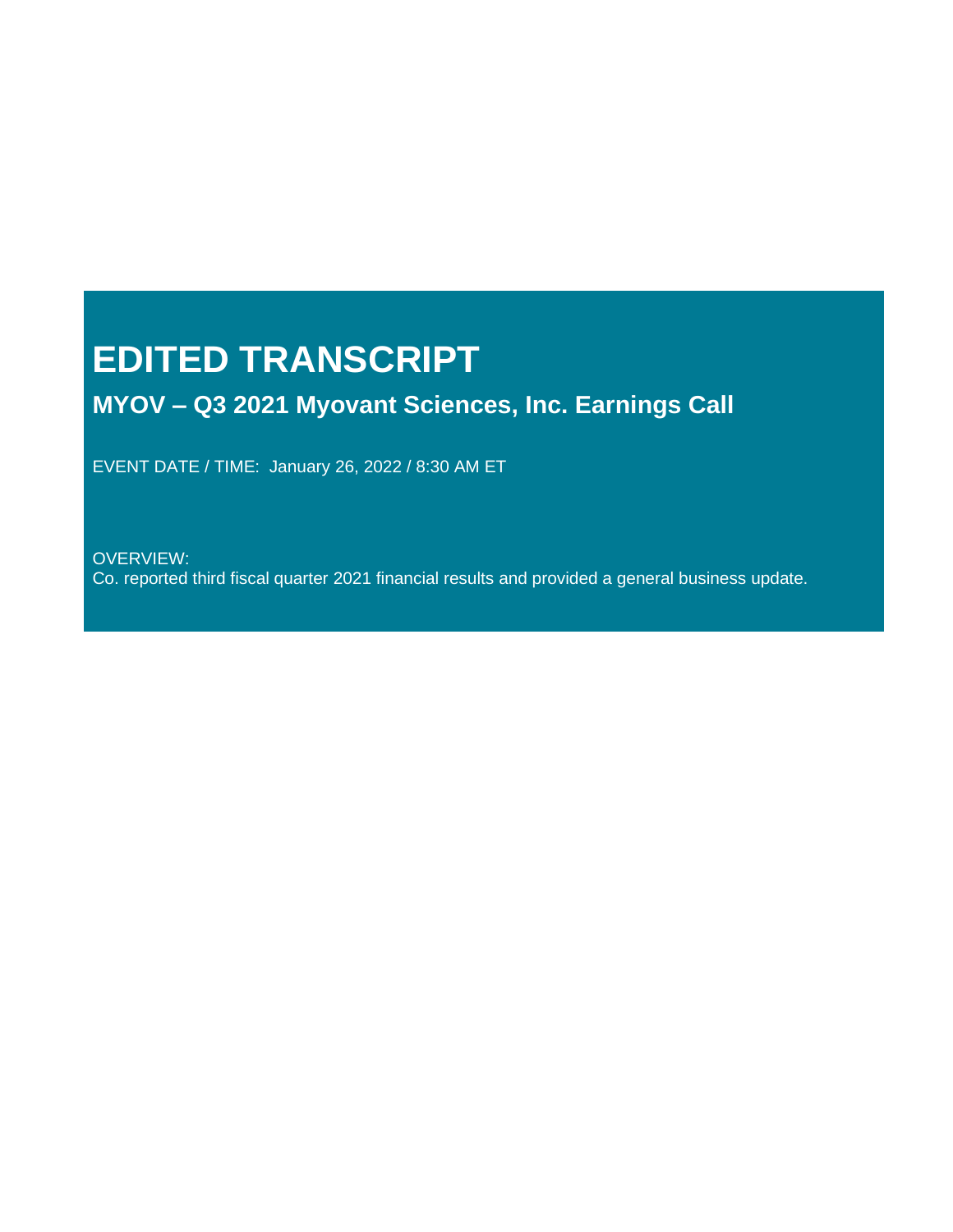#### **CORPORATE PARTICIPANTS**

**Ryan Crowe**, Myovant Sciences Ltd. - Vice President of Investor Relations **David C. Marek**, Myovant Sciences Ltd. - Principal Executive Officer & Director **Lauren Merendino**, Myovant Sciences Ltd. - Chief Commercial Officer **Uneek Mehra**, Myovant Sciences Ltd. - Chief Financial and Business Officer **Juan Camilo Arjona Ferreira**, Myovant Sciences Ltd. - Chief Medical Officer

#### **CONFERENCE CALL PARTICIPANTS**

**Roanna Ruiz**, SVB Leerink – Senior Research Analyst **Eric William Joseph**, JPMorgan Chase & Co, Research Division – VP & Senior Analyst **Philip M. Nadeau**, Cowen and Company, LLC, Research Division – MD & Senior Research Analyst **Brian Peter Skorney**, Robert W. Baird Research Division – Senior Research Analyst **Madhu Kumar**, Goldman Sachs Group, Inc., Research Division – Equity Analyst **Gavin Clark-Gartner**, Evercore ISI – Research Analyst

#### **PRESENTATION**

#### **Operator**

Good day, everyone, and welcome to Myovant Sciences' Third Quarter of Fiscal Year 2021 Earnings Conference Call. Today's call is being recorded.

At this time, I would like to turn the call over to Ryan Crowe, Vice President of Investor Relations at Myovant. Please go ahead.

**\_\_\_\_\_\_\_\_\_\_\_\_\_\_\_\_\_\_\_\_\_\_\_\_\_\_\_\_\_\_\_\_\_\_\_\_\_\_\_\_\_\_\_\_\_\_\_\_\_\_\_\_\_\_\_\_\_\_\_\_\_\_\_\_\_\_\_\_\_\_\_\_\_\_\_\_\_\_\_\_\_\_**

**Ryan Crowe**, Myovant Sciences Ltd. - Vice President of Investor Relations

Good morning and thanks for joining us today to review the financial results of Myovant's third quarter of fiscal year 2021 and to discuss other corporate and business updates.

Joining me for today's call are: Dave Marek, Myovant's Chief Executive Officer; Uneek Mehra, Chief Financial and Business Officer; Lauren Merendino, Chief Commercial Officer; and Dr. Juan Camilo Arjona, Chief Medical Officer.

In addition to the press release issued earlier today, the slides that will be presented during today's webcast are available on our investor relations website, investors.myovant.com. Today we will be referring to our third fiscal quarter, representing the three months ended December 31st 2021, as our third quarter or Q3 throughout this presentation.

During this conference call, we will be making forward-looking statements. These include plans and expectations with respect to our products, product candidates, strategies, opportunities, and financials, all of which involve certain assumptions of risks and uncertainties that are beyond our control and could cause actual results to differ materially from these statements.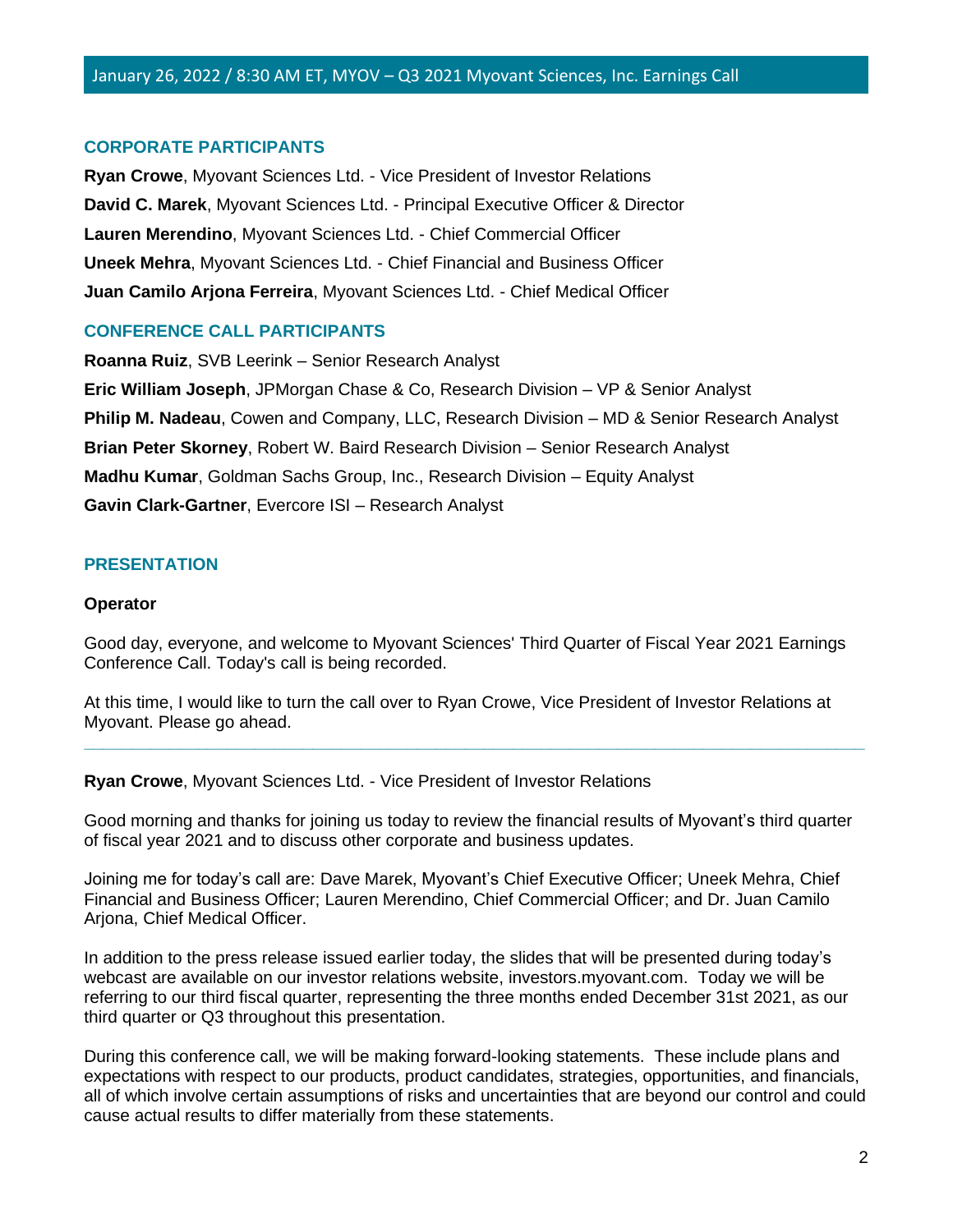A discussion of these risks can be found in our SEC disclosure documents. In addition, Myovant does not undertake any obligation to update any forward-looking statements made during this call.

**\_\_\_\_\_\_\_\_\_\_\_\_\_\_\_\_\_\_\_\_\_\_\_\_\_\_\_\_\_\_\_\_\_\_\_\_\_\_\_\_\_\_\_\_\_\_\_\_\_\_\_\_\_\_\_\_\_\_\_\_\_\_\_\_\_\_\_\_\_\_\_\_\_\_\_\_\_\_\_\_\_\_**

I'll now turn the call over to Dave Marek, Myovant's Chief Executive Officer, Dave?

**David C. Marek**, Myovant Sciences Ltd. - Principal Executive Officer & Director

Thank you, Ryan, and good morning, everyone.

Myovant continued to make significant progress with our U.S. launches of ORGOVYX and MYFEMBREE during our third fiscal quarter of 2021.

Myovant recorded \$54.4 million of total revenue, including \$29.3 million of net product revenue. ORGOVYX achieved net revenues of \$24.4 million in its fourth quarter on the U.S. market, reflecting 40% sequential volume growth compared to fiscal Q2, partially offset by a lower net selling price. MYFEMBREE generated net revenue of \$2.4 million, reflecting steadily increasing growth over each month of fiscal third quarter. By December, MYFEMBREE had captured 45% of new-to-brand prescription share among GnRH antagonists approved for uterine fibroids, more than double the 20% share that MYFEMBREE held only three months prior. RYEQO revenues from Gedeon Richter, our international commercial partner for women's health, were \$2.4 million, primarily reflecting revenues for product supply to Richter to support their European launches.

Turning to business development and financial updates. We're currently engaged in a formal process to assess partnership opportunities for international rights to relugolix in oncology, focusing on potential partners with an established European commercial presence in urology or oncology. We remain on track towards our goal of reaching an agreement with a partner by the anticipated European Commission approval of relugolix for prostate cancer, expected in the middle of this year. In the meantime, we continue to work with the EMA through the ongoing review process and on other prelaunch activities related to pricing and reimbursement so our chosen partner will be in a position to execute a launch shortly after regulatory approval.

Finally, we remain in a strong financial position to support ORGOVYX and MYFEMBREE commercialization activities while seeking to expand our pipeline. As of December 31st, Myovant had cash and committed financing of nearly \$570 million.

With the start of the new calendar year, I would like to briefly discuss our goals and objectives for 2022. Building on the strong momentum we generated last year, we expect to drive ORGOVYX growth by increasing the depth and breadth of prescribing while increasing patient engagement. For MYFEMBREE, we expect to accelerate uptake in uterine fibroids and, pending FDA approval, to launch MYFEMBREE for endometriosis pain, where there is also high unmet need for large patient population searching for an effective treatment option. Significant prescriber overlap will enable us to execute an efficient launch for this new indication, if approved, by leveraging the same brand, the same dose, the same one-pill once-a-day that is approved to treat uterine fibroids.

In addition to executing commercially, we also need to build for tomorrow through pipeline expansion. We plan to advance relugolix lifecycle opportunities, to advance MVT-602 clinical development, and to announce an international partnership for relugolix in oncology. Finally, we will also continue to look externally for opportunities -- primarily in urology, oncology, and women's health -- to add fuel to our clinical development engine and to complement our commercial capabilities.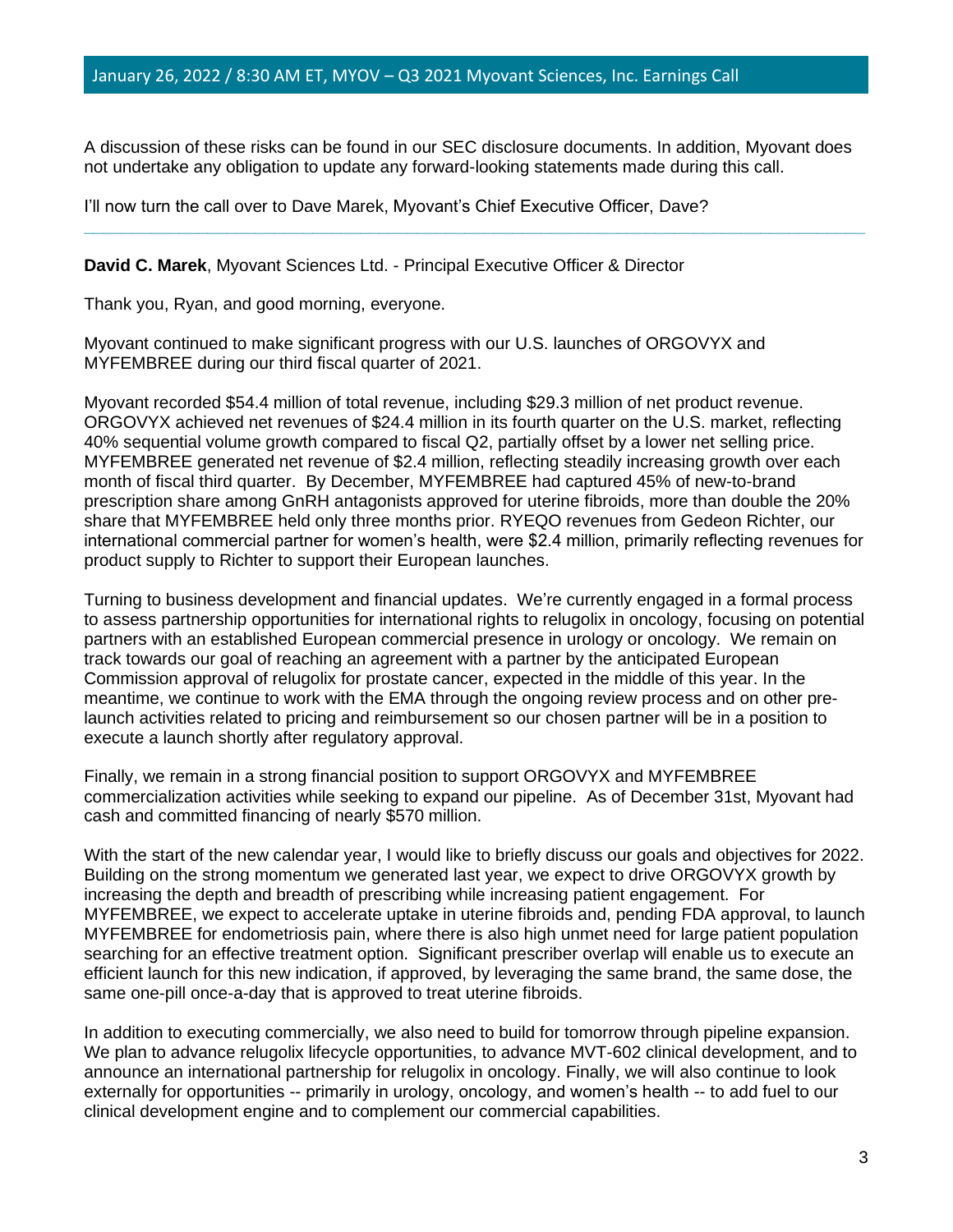We are excited about the commercial momentum for ORGOVYX and the early launch progress for MYFEMBREE. Together with our upcoming clinical and regulatory milestones, Myovant remains wellpositioned for strong commercial execution and sustainable, long-term growth.

**\_\_\_\_\_\_\_\_\_\_\_\_\_\_\_\_\_\_\_\_\_\_\_\_\_\_\_\_\_\_\_\_\_\_\_\_\_\_\_\_\_\_\_\_\_\_\_\_\_\_\_\_\_\_\_\_\_\_\_\_\_\_\_\_\_\_\_\_\_\_\_\_\_\_\_\_\_\_\_\_\_\_**

Now for a more in-depth review of our commercial performance, I'll turn the call over to Lauren.

#### **Lauren Merendino**, Myovant Sciences Ltd. - Chief Commercial Officer

ORGOVYX momentum continues to build as we and Pfizer drive incremental adoption and ultimately work toward establishing ORGOVYX as an androgen deprivation standard of care. In our first year on the U.S. market, we recorded \$57 million of net revenue and estimate that 11,000 men were treated with ORGOVYX.

As Dave mentioned, ORGOVYX generated \$24.4 million of net revenue in fiscal Q3, reflecting 40% sequential volume growth, driven by growing patient and clinician demand for ORGOVYX and improving payer coverage.

Estimated cumulative patients on therapy has continued to steadily increase month over month. Since the end of September, we estimate that at least 3,000 additional men were treated with ORGOVYX, bringing the total to 11,000 patients through December, including patients on free and commercial drug but excluding patients utilizing product samples. During November, we began distributing ORGOVYX samples while enrollment in the free trial program was discontinued at the end of the month. Therefore, unlike prior months, the estimated number of incremental patients treated in December did not include any new patients from the free trial program. In terms of patients taking ORGOVYX, market research continues to suggest that it is being utilized across the spectrum of advanced prostate cancer settings.

We initiated the sample program to provide patients and physicians the opportunity to gain experience with ORGOVYX and to facilitate new patient starts at the point-of-care, immediately upon treatment decision. Since November, we have distributed over 2,200 monthly samples to nearly 1,000 providers with high-prescribing potential. We have received positive feedback from many providers regarding the additional convenience of having ORGOVYX at the ready for appropriate patients to trial. And for practices that do not allow samples, we have provided vouchers that enable patients to receive an initial month of ORGOVYX for free.

Breadth of prescribing has steadily increased since launch. Approximately 1,800 treatment centers have dispensed or prescribed ORGOVYX through December, an increase of approximately 300 from the end of September, and nearly doubling since May. The re-order rate remains high, at approximately 90%, which we believe demonstrates very high satisfaction with the overall ORGOVYX treatment and prescribing experience.

The mix of specialties prescribing ORGOVYX since launch remains at approximately 60% urologist, 40% oncologist. Approximately 75% of total commercial volume has been dispensed via the specialty distributor channel, which serves practices with in-office dispensing capabilities, including large group practices, hospitals, academic centers, and integrated delivery networks. We expect this channel to remain our primary source of business going forward. The remaining 25% of ORGOVYX volume was distributed via the specialty pharmacy channel, which generally serves practices that do not have inoffice pharmacies.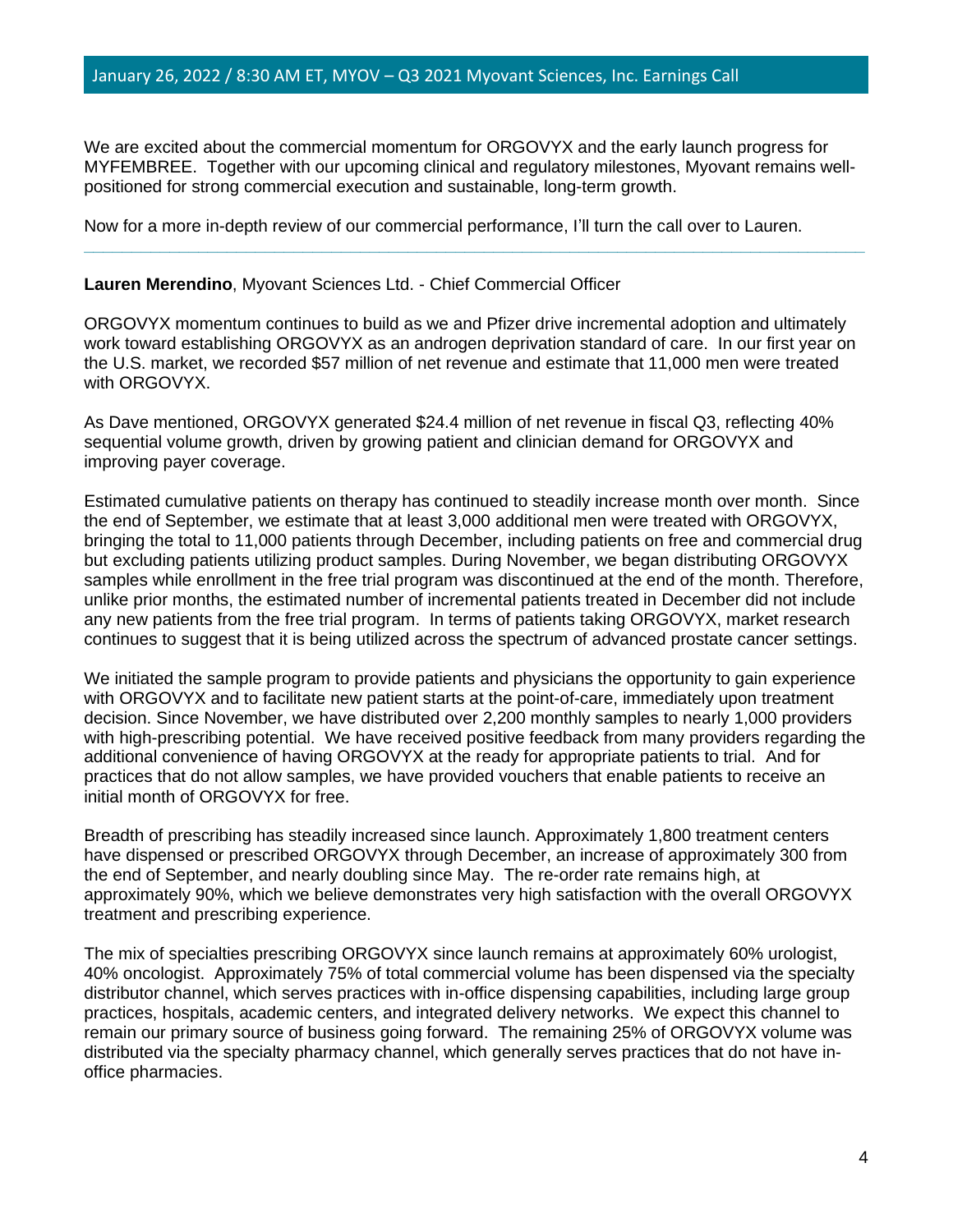Coverage for ORGOVYX continues to improve, with 190 million lives covered across commercial and Medicare Part D as of January 2022. Since October, we obtained coverage for an additional 17 million lives, bringing commercial coverage to 81% and Part D coverage to 99% of lives.

Out-of-pocket costs for commercial patients, which we estimate are approximately 50% of ORGOYVX patients treated to date, can be reduced to as little as \$10 per month with use of a co-pay card. Nearly all of the remaining ORGOVYX patients to date are on Medicare Part D plans, with approximately half of these men eligible for either the low-income subsidy or an employer group waiver plan, both of which significantly reduce patient out-of-pocket costs compared to a standard Part D beneficiary. For the remaining Part D patients not eligible for LIS or an employer plan, independent third-party patient support foundations may be able to provide financial assistance to offset their out-of-pocket costs.

In closing for ORGOVYX, I'd like to highlight our tremendous opportunity to redefine care for so many more men with advanced prostate cancer. This year, of the 3 million men living with this deadly disease, approximately 300 thousand are projected to receive androgen deprivation therapy with approximately 100 thousand initiating ADT for the first time. We are excited about the momentum we were able to generate in our first year of launch and the opportunity for substantial future growth that lies ahead.

Now turning to MYFEMBREE. We are very pleased with the continued progress that we've made on the uterine fibroids launch. Since its May FDA approval and mid-June launch in the U.S., MYFEMBREE has generated \$4.1 million of net revenue, more than half of which we recorded in our most recent quarter. Approximately 1,400 women were treated with MYFEMBREE through November, including patients on free or commercial drug, but excluding patients utilizing samples. This is more than double the number of patients treated through the end of September and reflects the rapidly expanding pool of prescribers, which reached 800 through December. Also encouraging was the 45% new-to-brand prescription share that MYFEMBREE captured in December among GnRH antagonist therapies FDA-approved for uterine fibroids, up from 20% in September.

Provider education has been a hallmark of our launch and continues to have a significant impact on awareness. Since launch, the Myovant and Pfizer sales teams have conducted 134 thousand calls, reaching 85% of our high and medium priority target prescribers. This activity has continued to drive awareness. Among potential prescribers, aided awareness has grown from approximately 30% prelaunch to nearly 90% as of December. Unaided awareness has also improved remarkably, with 2 in 5 target providers now able to identify the MYFEMBREE brand.

Increasing awareness has clearly had a favorable impact on the MYFEMBREE launch trajectory, its prescriber base, and overall class growth. New-to-brand prescription share is a key leading indicator for future adoption and we are proud that in the first 6 months of launch, MYFEMBREE had already captured a 45% share of this class. We believe this rapid shift in share reflects the simplicity, convenience, and desirable clinical profile of MYFEMBREE as well as the effectiveness of our sales and marketing efforts.

The full potential of MYFEMBREE can only be unlocked by growing the overall uterine fibroids market and the GnRH antagonist prescriber base. Providers are recognizing MYFEMBREE's clinical profile, reflected by the rapidly increasing number of prescribers in every month since launch. Through December, approximately 800 providers had prescribed MYFEMBREE at least once. The pool of prescribers has also expanded, as nearly 60% are first-time GnRH antagonist prescribers for uterine fibroids.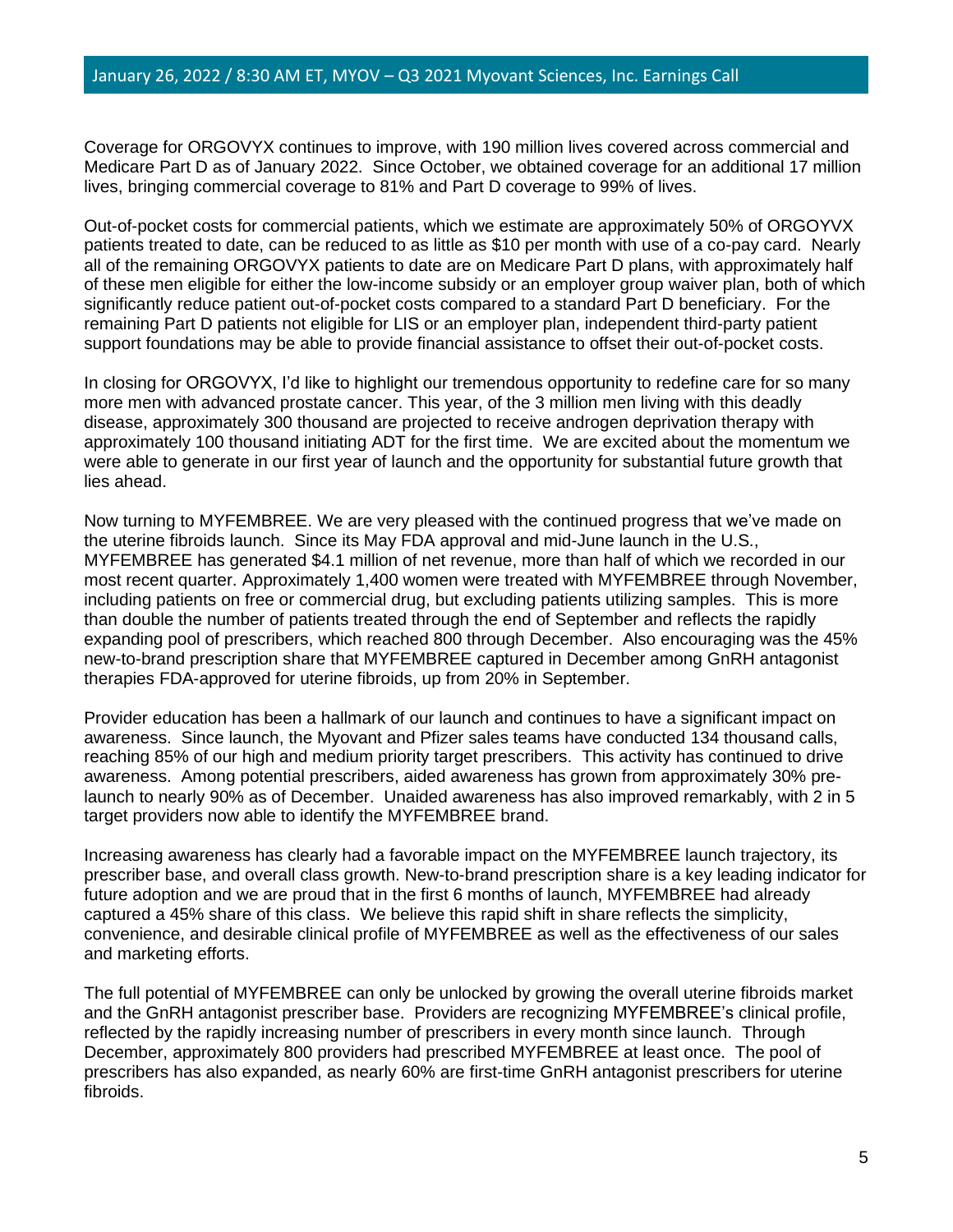We have also seen class growth since the MYFEMBREE launch. The four-week moving average of total GnRH antagonist prescriptions for uterine fibroids increased 81% from late-June through December, demonstrating that this market can be expanded with the right treatment option.

Obtaining high-quality commercial payer coverage for MYFEMBREE has been a critical launch priority given approximately 85% of women who are candidates for MYFEMBREE treatment are commercially insured. We have made extraordinary progress in the six months since our launch, achieving coverage for 148 million, or 83% of commercial lives, an improvement of nearly 40 million lives since October. Negotiations continue with other commercial payers that have yet to make a coverage determination and we expect coverage to continue to expand in coming months.

Just as important as having broad coverage is having high-quality coverage that supports prescriber choice, while minimizing out-of-pocket costs for patients and other barriers to access. Of the commercial covered lives to date, 77% have prior authorization criteria that is at parity with ORIAHNN. And out-of-pocket costs for commercial patients can be reduced to as little as \$5 per month with the use of our co-pay card.

Pending FDA approval by its May 6th PDUFDA date, we expect to launch MYFEMBREE in endometriosis in May. Endometriosis impacts approximately 8 million women in the U.S., of which 6 million experience often-debilitating symptoms like pelvic pain, pain during intercourse, and infertility, which can significantly impact quality of life. Approximately one million women with symptomatic endometriosis are failed by initial therapy, underscoring the high unmet need for this disease.

We have a very clear and direct strategy for our endometriosis launch. Pending FDA approval, we intend to highlight the clinical profile and leverage the same one dose, one pill, once-a-day approach currently approved for uterine fibroids. Additionally, given the significant prescriber overlap between uterine fibroids and endometriosis, we plan to utilize the existing women's health sales forces and leverage prescribers' familiarity with MYFEMBREE.

Incumbent GnRH antagonists offer a confounding array of two brands, three doses, and multiple dosing intervals across uterine fibroids and endometriosis. MYFEMBREE on the other hand, resembles the once-daily dosing for oral contraceptives, with which many women are already experienced, and is often the initial therapy prescribed by gynecologists to treat these diseases. We believe that these factors combined with accelerated payer coverage should help to support initial uptake in endometriosis if MYFEMBREE is approved by the FDA for this indication.

There are approximately 5 million women in the U.S. with symptomatic uterine fibroids who are seeking treatment and 6 million women with symptomatic endometriosis. Of these women, approximately 4 million are failed by initial treatment for their disease. While we realize that changing entrenched prescriber behavior takes time, even capturing a small share of this four-million patient market would result in a significant commercial opportunity for MYFEMBREE. We are off to a great start with a differentiated product that, with time, has the potential to change the treatment paradigm in uterine fibroids as well as in endometriosis, pending FDA approval.

**\_\_\_\_\_\_\_\_\_\_\_\_\_\_\_\_\_\_\_\_\_\_\_\_\_\_\_\_\_\_\_\_\_\_\_\_\_\_\_\_\_\_\_\_\_\_\_\_\_\_\_\_\_\_\_\_\_\_\_\_\_\_\_\_\_\_\_\_\_\_\_\_\_\_\_\_\_\_\_\_\_\_**

I'll now turn the call over to Uneek to review our financial results.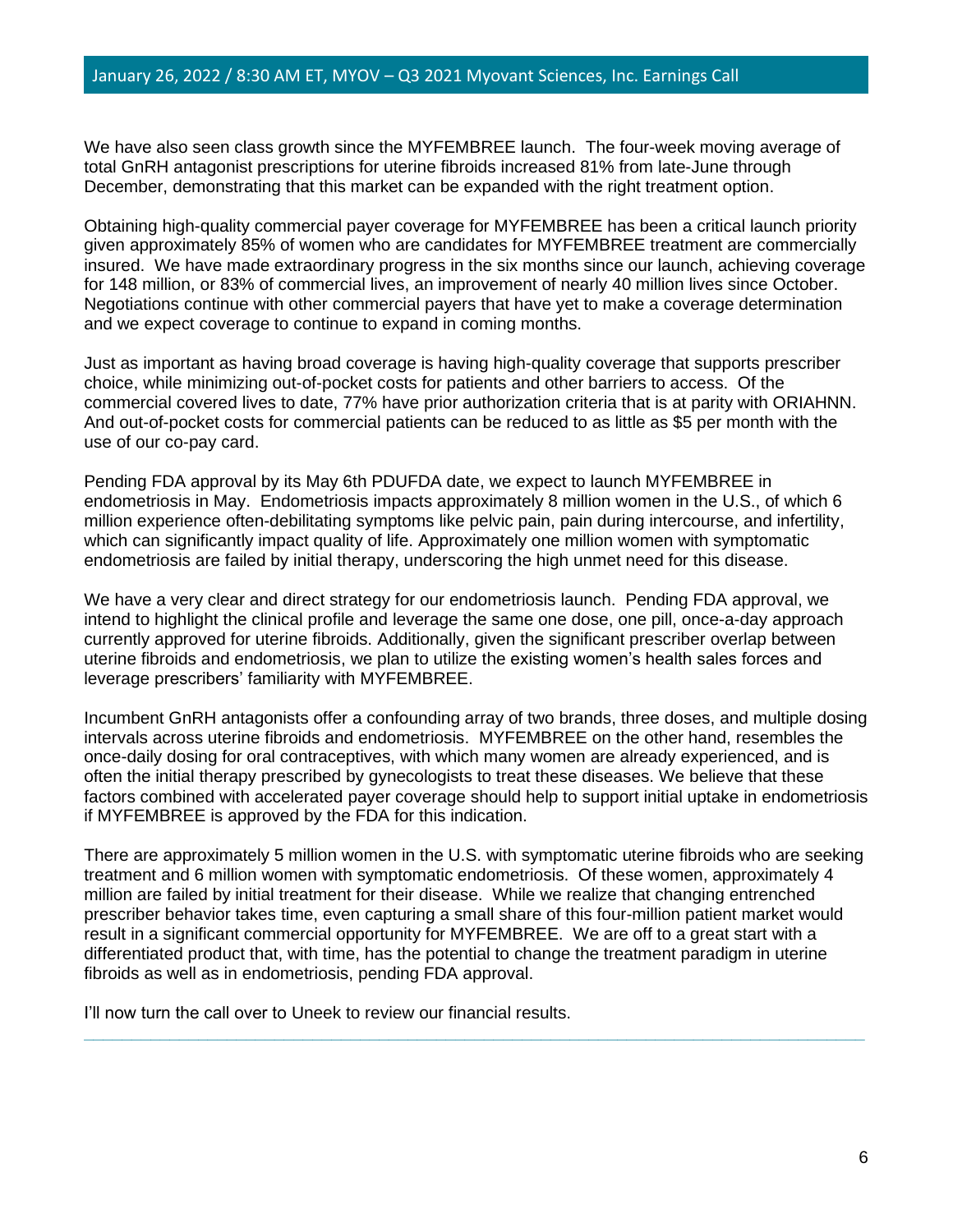**Uneek Mehra**, Myovant Sciences Ltd. - Chief Financial and Business Officer

My comments today will focus on the highlights of our financial performance in the third fiscal quarter ending December 31st 2021. Please refer to our press release and Form 10-Q issued earlier today for additional information.

Let's begin with revenue: Consistent with the preliminary revenue ranges we provided earlier this month, Myovant recorded \$54.4 million of total revenue for the quarter. Q3 net product revenue was \$29.3 million. ORGOVYX net revenue was \$24.4 million, reflecting 40% sequential volume growth, partially offset by a decrease in net price due to a higher gross-to-net discount compared to Q2. The gross-to-net discount for ORGOVYX in fiscal third quarter was in the low-40%'s, and we expect it to remain in the low-to-mid 40%'s, for the foreseeable future. For fiscal Q4 2021 specifically, we anticipate the impact of gross-to-net discounts for ORGOVYX to be in-line with the impact from fiscal Q3.

MYFEMBREE net revenue was \$2.4 million, reflecting steadily increasing demand for the differentiated clinical profile of MYFEMBREE along with class growth. We recorded \$2.4 million of net product revenue from Gedeon Richter, primarily reflecting revenues for product supply to support their European launches of RYEQO and, to a lesser extent, royalties.

We also recorded \$25.2 million of Pfizer collaboration revenue, consisting of \$21 million related to the partial recognition of the upfront payment Myovant received from Pfizer in December 2020 and \$4.2 million related to the partial recognition of a \$100 million regulatory milestone payment triggered upon FDA approval of MYFEMBREE for uterine fibroids. In future quarters, we will continue to amortize these milestones at these same amounts through the end of calendar year 2026, when the amortization period is scheduled to end.

Moving on to other highlights of our Income Statement: Cost of product revenue for the quarter was \$4.2 million and largely comprised of expenses related to the cost of goods sold as well as the royalty on net sales of relugolix, payable to Takeda.

Collaboration Expense was \$12.1 million, reflecting Pfizer's 50% share of net profits from sales of ORGOVYX and MYFEMBREE in the U.S. during Q3.

R&D expenses in the third quarter were \$25.7 million compared to \$30.5 million for the comparable prior year period. The decrease in R&D expenses was mainly driven by a reduction in clinical study costs as well as higher cost sharing with Pfizer for certain R&D expenses.

SG&A expenses in the third quarter were \$72.1 million compared to \$49.2 million for the comparable prior year period. The increase was primarily due to higher expenses related to commercial activities to support the U.S. launches of ORGOVYX and MYFEMBREE, including higher personnel-related costs in connection with the hiring of Myovant's commercial operations, marketing, and market access teams, as well as the oncology and women's health sales forces.

Myovant generated a net loss of \$63.4 million, or 68-cents per share, in the third quarter of 2021 compared to a net loss of \$73.8 million, or 82-cents per share in the prior year quarter.

Looking ahead, R&D expenses for fourth fiscal quarter 2021 are projected to be in line with Q3 actual spend. Subsequently, we expect fiscal year 2022 R&D expenses to increase as compared to projected fiscal year 2021, driven by spending on relugolix lifecycle opportunities, such as the Phase 3 SERENE study, as well as on post-marketing requirements as agreed upon with the FDA.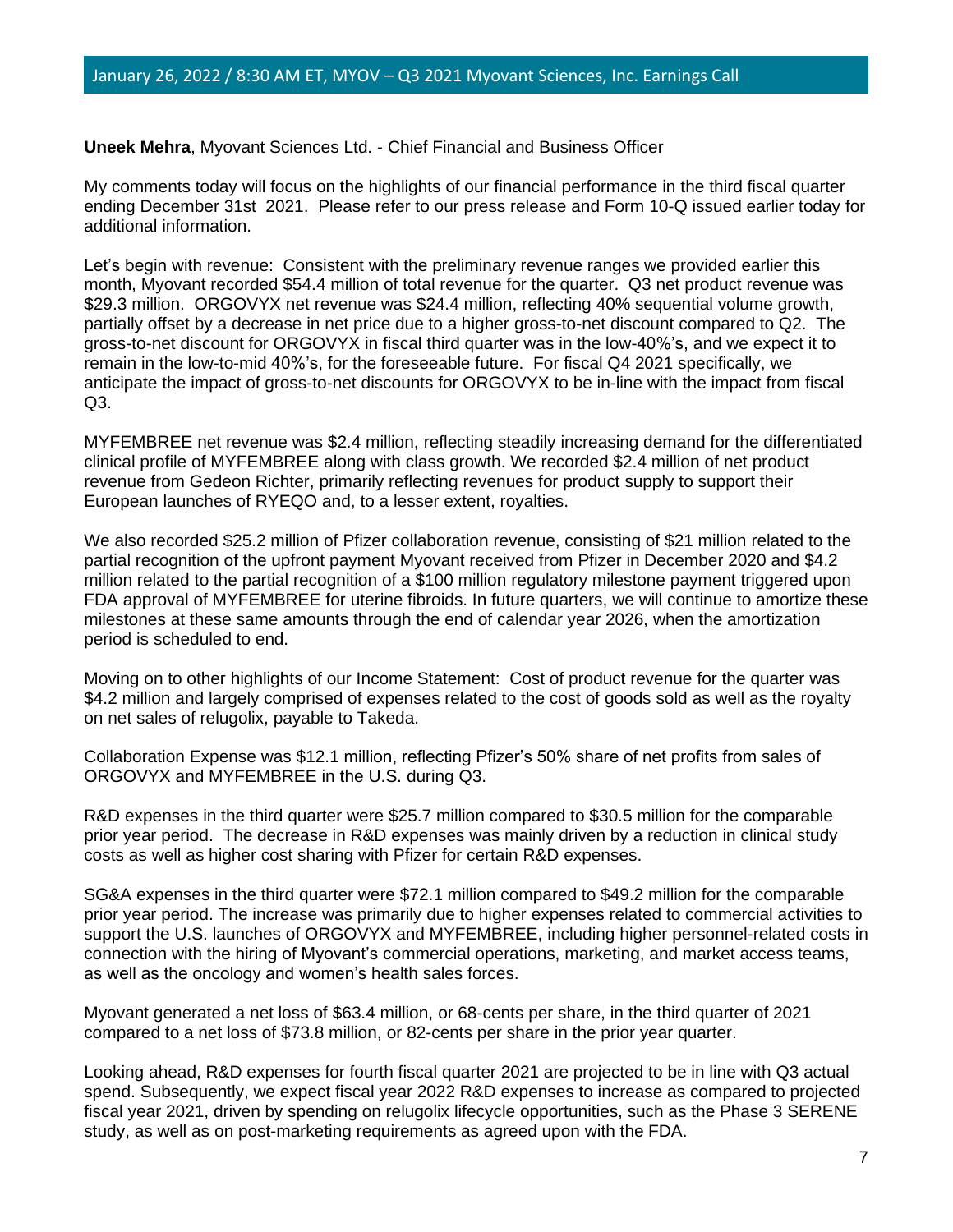SG&A expenses for fourth fiscal quarter 2021 are expected to decline modestly from Q3 actual spending, which included expenses for certain sales and marketing activities that were originally expected to be incurred in fiscal Q4. Subsequently, we expect SG&A expenses to be higher in fiscal year 2022 compared to projected fiscal year 2021 due to increased marketing and promotional expenses to support the ongoing commercialization of ORGOVYX and MYFEMBREE in the U.S.

We ended fiscal Q3 with total cash, marketable securities, and committed financing of \$569.1 million, comprised of \$527.8 million of cash and marketable securities and \$41.3 million of capacity remaining under the low-cost loan facility extended to us by Sumitomo Dainippon Pharma, our majority shareholder.

Our cash position and potential future milestone payments coupled with the sharing of certain relugolixrelated development and commercial expenses with Pfizer as well as the anticipated increase in ORGOVYX and MYFEMBREE revenues puts Myovant in an excellent position to execute our commercial strategies while, at the same time, expanding our pipeline.

**\_\_\_\_\_\_\_\_\_\_\_\_\_\_\_\_\_\_\_\_\_\_\_\_\_\_\_\_\_\_\_\_\_\_\_\_\_\_\_\_\_\_\_\_\_\_\_\_\_\_\_\_\_\_\_\_\_\_\_\_\_\_\_\_\_\_\_\_\_\_\_\_\_\_\_\_\_\_\_\_\_\_**

I'll now turn it back over to Dave for some closing remarks. Dave?

**David C. Marek**, Myovant Sciences Ltd. - Principal Executive Officer & Director

Thank you, Uneek and Lauren. In closing, we believe ORGOVYX adoption will continue to build as breadth and depth of prescribing increases and as we step up patient-activation efforts. After our first year on the market, we continue to believe that ORGOVYX is poised to become an ADT standard of care in advanced prostate cancer, representing a significant commercial opportunity over time.

MYFEMBREE has the potential to impact the lives of millions of women by transforming the treatment paradigm for uterine fibroids and, if approved by the FDA, for pain associated with endometriosis. Our recent launch progress in uterine fibroids has been encouraging as we've been able to rapidly gain new-to-brand prescription share while simultaneously growing the class and the prescriber base. We have plans to expand our pipeline this year by executing on relugolix lifecycle opportunities, by advancing MVT-602, and by pursuing business development, which can all be supported by our strong financial position.

In addition to executing commercially, in the coming months, we expect to complete multiple regulatory filings, receive multiple regulatory decisions, read-out important clinical data, and potentially initiate additional clinical studies, all of which will better position us for sustainable long-term growth. I am confident in our ability to deliver on our mission of redefining care for those who depend on us for our differentiated medicines... and I look forward to this translating to long-term value creation for shareholders.

**\_\_\_\_\_\_\_\_\_\_\_\_\_\_\_\_\_\_\_\_\_\_\_\_\_\_\_\_\_\_\_\_\_\_\_\_\_\_\_\_\_\_\_\_\_\_\_\_\_\_\_\_\_\_\_\_\_\_\_\_\_\_\_\_\_\_\_\_\_\_\_\_\_\_\_\_\_\_\_\_\_\_**

**\_\_\_\_\_\_\_\_\_\_\_\_\_\_\_\_\_\_\_\_\_\_\_\_\_\_\_\_\_\_\_\_\_\_\_\_\_\_\_\_\_\_\_\_\_\_\_\_\_\_\_\_\_\_\_\_\_\_\_\_\_\_\_\_\_\_\_\_\_\_\_\_\_\_\_\_\_\_\_\_\_\_**

Thank you for your attention and I'll turn it over to Ryan to begin the Q&A session.

**Ryan Crowe**, Myovant Sciences Ltd. - Vice President of Investor Relations

Thank you, Dave. Operator, can we now please poll for questions?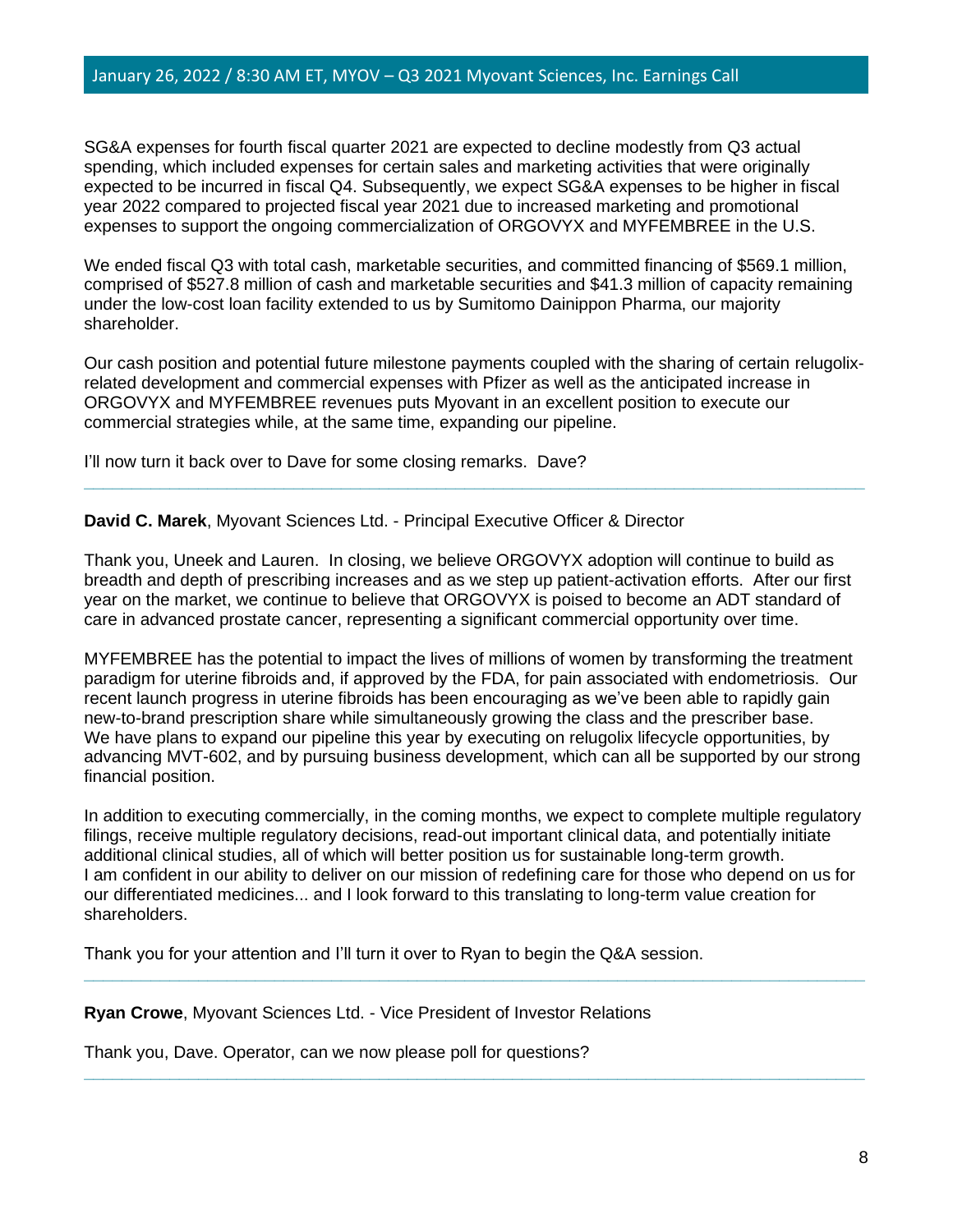# **QUESTIONS AND ANSWERS**

#### **Operator**

(Operator Instructions)

Our first question comes from the line of Roanna Ruiz with SVB Leerink. Your line is now open.

#### **Roanna Ruiz**, SVB Leerink – Senior Research Analyst

Great. Thanks and morning everybody. I have a question for ORGOVYX, perhaps could you update us on the status of your efforts negotiating with large group purchase organizations and removing disincentives for in office dispensing and do you expect these efforts to taper off anytime soon, or are you going to continue it through the year?

**\_\_\_\_\_\_\_\_\_\_\_\_\_\_\_\_\_\_\_\_\_\_\_\_\_\_\_\_\_\_\_\_\_\_\_\_\_\_\_\_\_\_\_\_\_\_\_\_\_\_\_\_\_\_\_\_\_\_\_\_\_\_\_\_\_\_\_\_\_\_\_\_\_\_\_\_\_\_\_\_\_\_**

**\_\_\_\_\_\_\_\_\_\_\_\_\_\_\_\_\_\_\_\_\_\_\_\_\_\_\_\_\_\_\_\_\_\_\_\_\_\_\_\_\_\_\_\_\_\_\_\_\_\_\_\_\_\_\_\_\_\_\_\_\_\_\_\_\_\_\_\_\_\_\_\_\_\_\_\_\_\_\_\_\_\_**

**\_\_\_\_\_\_\_\_\_\_\_\_\_\_\_\_\_\_\_\_\_\_\_\_\_\_\_\_\_\_\_\_\_\_\_\_\_\_\_\_\_\_\_\_\_\_\_\_\_\_\_\_\_\_\_\_\_\_\_\_\_\_\_\_\_\_\_\_\_\_\_\_\_\_\_\_\_\_\_\_\_\_**

**David C. Marek**, Myovant Sciences Ltd. - Principal Executive Officer & Director

Yes. Thank you, Roanna. Lauren, would you like to take that?

**Lauren Merendino**, Myovant Sciences Ltd. - Chief Commercial Officer

Yes, sure. So, from a GPO perspective, we have contracts in place with key GPOs that enable the practices to purchase our product, purchase ORGOVYX through our specialty distribution channel. And so those contracts exist and are in place and are being utilized by our accounts today.

**\_\_\_\_\_\_\_\_\_\_\_\_\_\_\_\_\_\_\_\_\_\_\_\_\_\_\_\_\_\_\_\_\_\_\_\_\_\_\_\_\_\_\_\_\_\_\_\_\_\_\_\_\_\_\_\_\_\_\_\_\_\_\_\_\_\_\_\_\_\_\_\_\_\_\_\_\_\_\_\_\_\_**

**Roanna Ruiz**, SVB Leerink – Senior Research Analyst

Okay. Great. And so are there any other smaller accounts that might tag on, or is this relatively stable? **\_\_\_\_\_\_\_\_\_\_\_\_\_\_\_\_\_\_\_\_\_\_\_\_\_\_\_\_\_\_\_\_\_\_\_\_\_\_\_\_\_\_\_\_\_\_\_\_\_\_\_\_\_\_\_\_\_\_\_\_\_\_\_\_\_\_\_\_\_\_\_\_\_\_\_\_\_\_\_\_\_\_**

**\_\_\_\_\_\_\_\_\_\_\_\_\_\_\_\_\_\_\_\_\_\_\_\_\_\_\_\_\_\_\_\_\_\_\_\_\_\_\_\_\_\_\_\_\_\_\_\_\_\_\_\_\_\_\_\_\_\_\_\_\_\_\_\_\_\_\_\_\_\_\_\_\_\_\_\_\_\_\_\_\_\_**

**\_\_\_\_\_\_\_\_\_\_\_\_\_\_\_\_\_\_\_\_\_\_\_\_\_\_\_\_\_\_\_\_\_\_\_\_\_\_\_\_\_\_\_\_\_\_\_\_\_\_\_\_\_\_\_\_\_\_\_\_\_\_\_\_\_\_\_\_\_\_\_\_\_\_\_\_\_\_\_\_\_\_**

**\_\_\_\_\_\_\_\_\_\_\_\_\_\_\_\_\_\_\_\_\_\_\_\_\_\_\_\_\_\_\_\_\_\_\_\_\_\_\_\_\_\_\_\_\_\_\_\_\_\_\_\_\_\_\_\_\_\_\_\_\_\_\_\_\_\_\_\_\_\_\_\_\_\_\_\_\_\_\_\_\_\_**

**Lauren Merendino**, Myovant Sciences Ltd. - Chief Commercial Officer

It's relatively stable at this point.

**Roanna Ruiz**, SVB Leerink – Senior Research Analyst

Great. Thanks.

**Lauren Merendino**, Myovant Sciences Ltd. - Chief Commercial Officer

Thank you.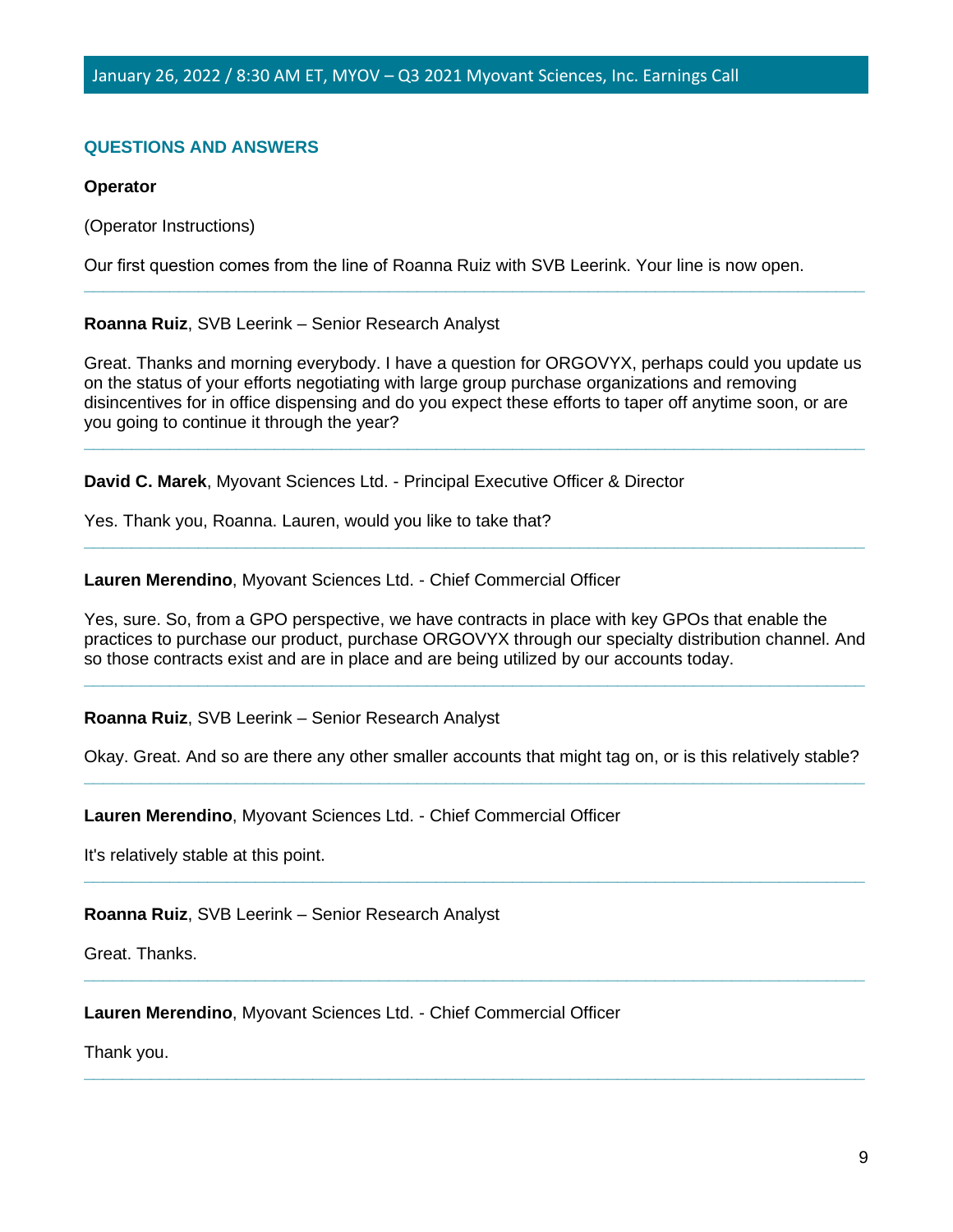# **Operator**

Our next question comes from the line of Eric Joseph from JP Morgan. Your line is open.

## **Eric William Joseph**, JPMorgan Chase & Co, Research Division – VP & Senior Analyst

Hi. Good morning. Thanks for taking the questions. First is on your -- potentially European launch and partnering considerations. You talked a little bit about having started some initial pricing and reimbursement work in Germany. I'm curious to know whether Myovant launch or led a launch in Europe is one of their specific alternatives you -- that might happen here and whether the relationship with Sunovion is an opportunity to leverage and [inaudible] in the European market.

**\_\_\_\_\_\_\_\_\_\_\_\_\_\_\_\_\_\_\_\_\_\_\_\_\_\_\_\_\_\_\_\_\_\_\_\_\_\_\_\_\_\_\_\_\_\_\_\_\_\_\_\_\_\_\_\_\_\_\_\_\_\_\_\_\_\_\_\_\_\_\_\_\_\_\_\_\_\_\_\_\_**

**\_\_\_\_\_\_\_\_\_\_\_\_\_\_\_\_\_\_\_\_\_\_\_\_\_\_\_\_\_\_\_\_\_\_\_\_\_\_\_\_\_\_\_\_\_\_\_\_\_\_\_\_\_\_\_\_\_\_\_\_\_\_\_\_\_\_\_\_\_\_\_\_\_\_\_\_\_\_\_\_\_\_**

# **David C. Marek**, Myovant Sciences Ltd. - Principal Executive Officer & Director

Good morning, Eric. I'll let Uneek address that I believe you're referring to the European opportunity for ORGOVYX. So Uneek, could you take it? **\_\_\_\_\_\_\_\_\_\_\_\_\_\_\_\_\_\_\_\_\_\_\_\_\_\_\_\_\_\_\_\_\_\_\_\_\_\_\_\_\_\_\_\_\_\_\_\_\_\_\_\_\_\_\_\_\_\_\_\_\_\_\_\_\_\_\_\_\_\_\_\_\_\_\_\_\_\_\_\_\_\_**

**Uneek Mehra**, Myovant Sciences Ltd. - Chief Financial and Business Officer

Yes. Hey. Good morning, Eric. At this point in time, we're not contemplating Myovant led launches in Europe. As we stated before, we are -- a formal process is underway right now to evaluate potential partners for ORGOVYX in ex-U.S. markets and we have considerable interest in the opportunity as mentioned before, we are also seeking partners, who have established commercial infrastructure in Europe preferably in urology and oncology, and consistent with our previous remarks, we hope to have a partner in place ahead of the EU approval decision, which is expected sometime in the middle of this year.

**\_\_\_\_\_\_\_\_\_\_\_\_\_\_\_\_\_\_\_\_\_\_\_\_\_\_\_\_\_\_\_\_\_\_\_\_\_\_\_\_\_\_\_\_\_\_\_\_\_\_\_\_\_\_\_\_\_\_\_\_\_\_\_\_\_\_\_\_\_\_\_\_\_\_\_\_\_\_\_\_\_\_**

**Eric William Joseph**, JPMorgan Chase & Co, Research Division – VP & Senior Analyst

And thanks for that. And just on the U.S. lodge, you -- at least at the conference, you highlighted the expectation of stabilized gross to net. Can you just talk a little bit about how far out your current contracts reach, any guidance as to how we'd be speaking about (inaudible) ORGOVYX in the outer years going forward from here?

**\_\_\_\_\_\_\_\_\_\_\_\_\_\_\_\_\_\_\_\_\_\_\_\_\_\_\_\_\_\_\_\_\_\_\_\_\_\_\_\_\_\_\_\_\_\_\_\_\_\_\_\_\_\_\_\_\_\_\_\_\_\_\_\_\_\_\_\_\_\_\_\_\_\_\_\_\_\_\_\_\_\_**

**\_\_\_\_\_\_\_\_\_\_\_\_\_\_\_\_\_\_\_\_\_\_\_\_\_\_\_\_\_\_\_\_\_\_\_\_\_\_\_\_\_\_\_\_\_\_\_\_\_\_\_\_\_\_\_\_\_\_\_\_\_\_\_\_\_\_\_\_\_\_\_\_\_\_\_\_\_\_\_\_\_\_**

**David C. Marek**, Myovant Sciences Ltd. - Principal Executive Officer & Director

Yes. Certainly, Uneek, can you address the gross to net outlook?

**Uneek Mehra**, Myovant Sciences Ltd. - Chief Financial and Business Officer

Yeah, sure. Eric. So we expect in the foreseeable future, which should be at least till the end of calendar year 2022 gross to net to be in this sort of low-to-mid 40%. Most of our contracts typically will go until that point in time and then beyond the calendar year-end 2022 there will be some sort of renegotiations that may likely happen. But our guidance right now is at least until the end of 2022, we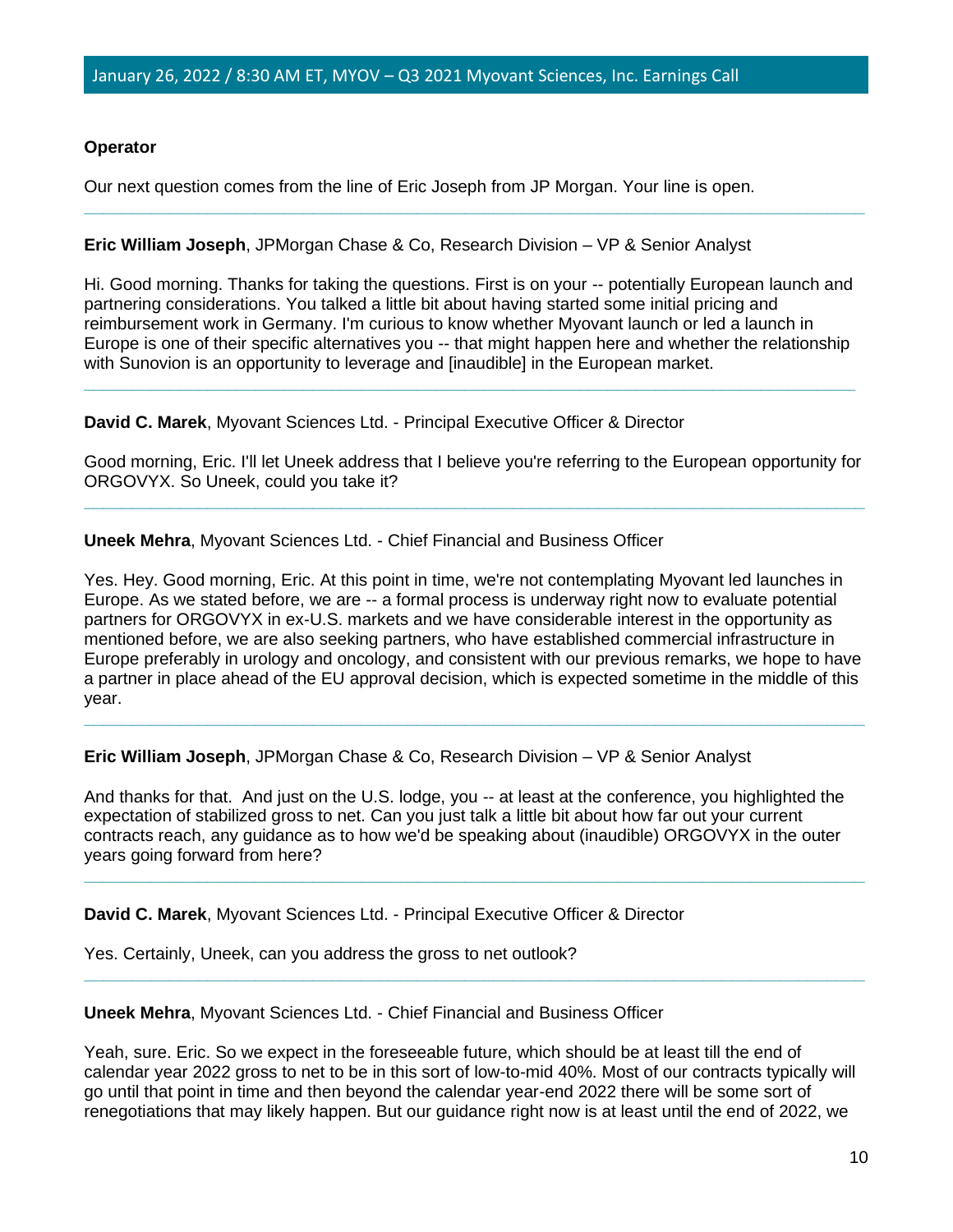expect to be in that range.

**Eric William Joseph**, JPMorgan Chase & Co, Research Division – VP & Senior Analyst

Okay. Great. Thanks for taking the questions.

#### **Operator**

Our next question comes from the line of Phil Nadeau from Cowen. You may begin.

**Philip M. Nadeau**, Cowen and Company, LLC, Research Division – MD & Senior Research Analyst

**\_\_\_\_\_\_\_\_\_\_\_\_\_\_\_\_\_\_\_\_\_\_\_\_\_\_\_\_\_\_\_\_\_\_\_\_\_\_\_\_\_\_\_\_\_\_\_\_\_\_\_\_\_\_\_\_\_\_\_\_\_\_\_\_\_\_\_\_\_\_\_\_\_\_\_\_\_\_\_\_\_\_**

**\_\_\_\_\_\_\_\_\_\_\_\_\_\_\_\_\_\_\_\_\_\_\_\_\_\_\_\_\_\_\_\_\_\_\_\_\_\_\_\_\_\_\_\_\_\_\_\_\_\_\_\_\_\_\_\_\_\_\_\_\_\_\_\_\_\_\_\_\_\_\_\_\_\_\_\_\_\_\_\_\_\_**

**\_\_\_\_\_\_\_\_\_\_\_\_\_\_\_\_\_\_\_\_\_\_\_\_\_\_\_\_\_\_\_\_\_\_\_\_\_\_\_\_\_\_\_\_\_\_\_\_\_\_\_\_\_\_\_\_\_\_\_\_\_\_\_\_\_\_\_\_\_\_\_\_\_\_\_\_\_\_\_\_\_\_**

Good morning. Congrats on the progress and thanks for taking our questions, a few from us. So, I guess first on the ORGOVYX launch in the U.S. You discussed a bit about the physicians, who are prescribing the drug. What about the patients who are being the first to put on it, any unifying characteristics among those patients? For example, do they have cardiovascular risk or anything else notable?

**\_\_\_\_\_\_\_\_\_\_\_\_\_\_\_\_\_\_\_\_\_\_\_\_\_\_\_\_\_\_\_\_\_\_\_\_\_\_\_\_\_\_\_\_\_\_\_\_\_\_\_\_\_\_\_\_\_\_\_\_\_\_\_\_\_\_\_\_\_\_\_\_\_\_\_\_\_\_\_\_\_\_**

**\_\_\_\_\_\_\_\_\_\_\_\_\_\_\_\_\_\_\_\_\_\_\_\_\_\_\_\_\_\_\_\_\_\_\_\_\_\_\_\_\_\_\_\_\_\_\_\_\_\_\_\_\_\_\_\_\_\_\_\_\_\_\_\_\_\_\_\_\_\_\_\_\_\_\_\_\_\_\_\_\_\_**

**David C. Marek**, Myovant Sciences Ltd. - Principal Executive Officer & Director

Lauren?

#### **Lauren Merendino**, Myovant Sciences Ltd. - Chief Commercial Officer

Yes. When we do an analysis of our claims data, so keep in mind due to our distribution model, we have limited data to access. But with the data that we have, we're able to analyze the types of patients that are receiving ORGOVYX today.

And we look at them grouped into three groups. So, the localized -- those with localized disease, those who have locally advanced disease and those with metastatic disease. And what we see is that about half of ORGOVYX patients have localized disease. And so this means there are earlier in their disease course and about 35% of patients are metastatic to have more advanced disease. But this is a very similar patient distribution to Lupron and also generally, reflective of the size of these patient groups.

So that's generally how we look at the patient subsets. We don't have access to data that allows us to assess cardiovascular risk; however, we do hear anecdotally from the field that that is a consideration for physicians as they make treatment decisions.

**\_\_\_\_\_\_\_\_\_\_\_\_\_\_\_\_\_\_\_\_\_\_\_\_\_\_\_\_\_\_\_\_\_\_\_\_\_\_\_\_\_\_\_\_\_\_\_\_\_\_\_\_\_\_\_\_\_\_\_\_\_\_\_\_\_\_\_\_\_\_\_\_\_\_\_\_\_\_\_\_\_\_**

**Philip M. Nadeau**, Cowen and Company, LLC, Research Division – MD & Senior Research Analyst

Perfect. That's very helpful. The second question on ORGOVYX in the EMA, have you received the Day 120 questions from the EMA and any notable issues raised if you have?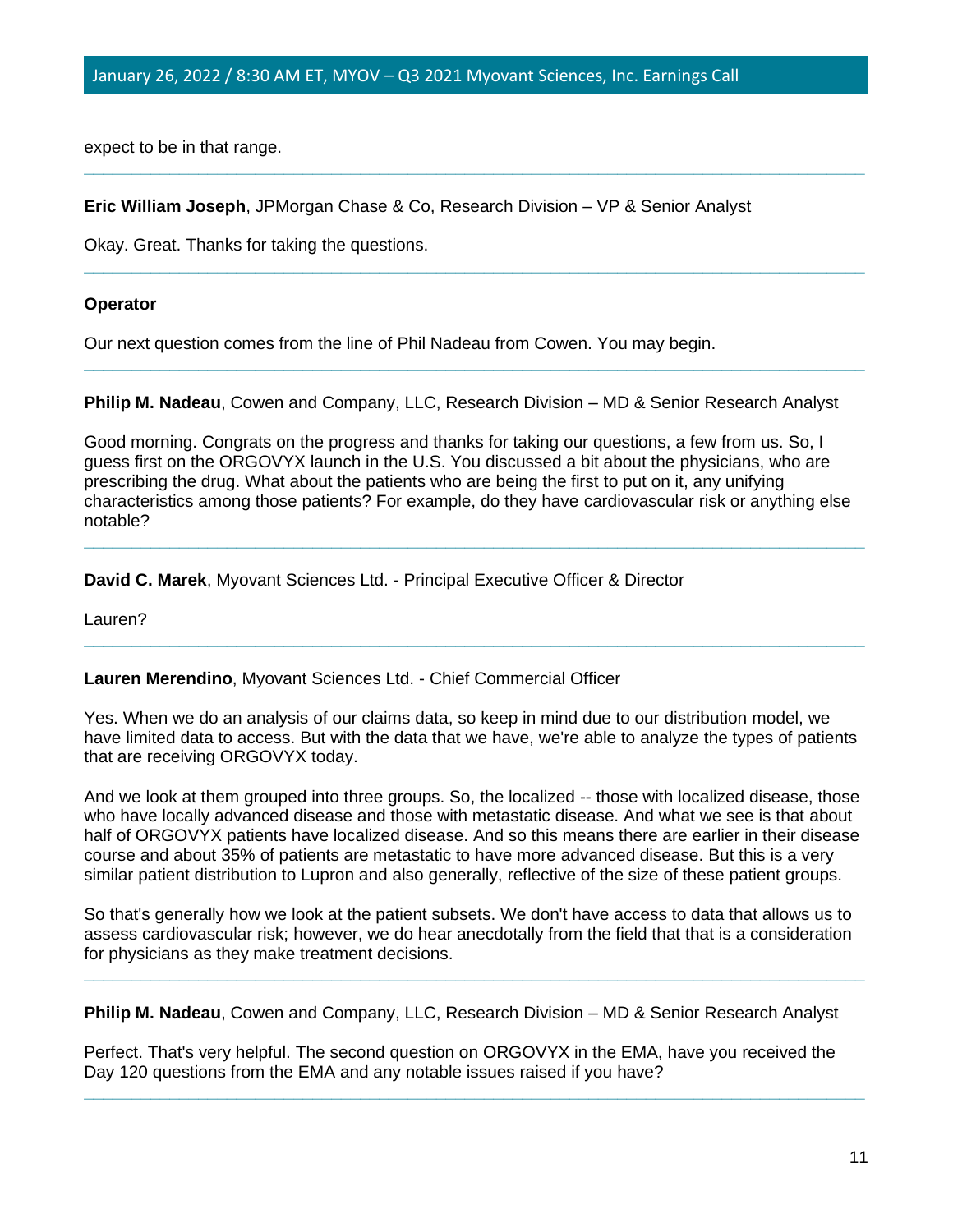**David C. Marek**, Myovant Sciences Ltd. - Principal Executive Officer & Director

Juan Camilo, I'll let you address that. I know we typically don't discuss kind of the regulatory discussions. But maybe, you could provide some context in terms of our feeling on the progress there. **\_\_\_\_\_\_\_\_\_\_\_\_\_\_\_\_\_\_\_\_\_\_\_\_\_\_\_\_\_\_\_\_\_\_\_\_\_\_\_\_\_\_\_\_\_\_\_\_\_\_\_\_\_\_\_\_\_\_\_\_\_\_\_\_\_\_\_\_\_\_\_\_\_\_\_\_\_\_\_\_\_\_**

#### **Juan Camilo Arjona Ferreira**, Myovant Sciences Ltd. - Chief Medical Officer

Yes. Yes, thank you, Dave and hi, Phil. Yes. As Dave pointed out, we usually don't provide that granularity; however, I'll tell you, we are -- we remain on track for a May 2022 decision. And if you do the math and knowing that the process is (inaudible) regulated in Europe, we are definitely past the Day 120, and we are excited to see the next steps towards the final decision.

**\_\_\_\_\_\_\_\_\_\_\_\_\_\_\_\_\_\_\_\_\_\_\_\_\_\_\_\_\_\_\_\_\_\_\_\_\_\_\_\_\_\_\_\_\_\_\_\_\_\_\_\_\_\_\_\_\_\_\_\_\_\_\_\_\_\_\_\_\_\_\_\_\_\_\_\_\_\_\_\_\_\_**

**Philip M. Nadeau**, Cowen and Company, LLC, Research Division – MD & Senior Research Analyst

Perfect. And then one last regulatory question from us and if you're kind of willing to answer. In terms of the two-year BMD data that will be filed, any recent thoughts on the ability of that data to remove the limitation and duration of use from the U.S. label of MYFEMBREE.

**\_\_\_\_\_\_\_\_\_\_\_\_\_\_\_\_\_\_\_\_\_\_\_\_\_\_\_\_\_\_\_\_\_\_\_\_\_\_\_\_\_\_\_\_\_\_\_\_\_\_\_\_\_\_\_\_\_\_\_\_\_\_\_\_\_\_\_\_\_\_\_\_\_\_\_\_\_\_\_\_\_\_**

**\_\_\_\_\_\_\_\_\_\_\_\_\_\_\_\_\_\_\_\_\_\_\_\_\_\_\_\_\_\_\_\_\_\_\_\_\_\_\_\_\_\_\_\_\_\_\_\_\_\_\_\_\_\_\_\_\_\_\_\_\_\_\_\_\_\_\_\_\_\_\_\_\_\_\_\_\_\_\_\_\_\_**

**David C. Marek**, Myovant Sciences Ltd. - Principal Executive Officer & Director

Yes, Juan Camilo.

# **Juan Camilo Arjona Ferreira**, Myovant Sciences Ltd. - Chief Medical Officer

Yes. Similarly, as we stated before, we are very excited about data we saw from the randomized withdrawal study. We are pretty confident on our -- or we believe that data together with the rest of the data from the LIBERTY program have shown that the limited effect of MYFEMBREE on BMD.

So, we are putting together our submission, that should go as planned in the next few weeks into the FDA. However, we cannot predict how FDA will interpret the data. And then what is the likelihood of that having an impact on the duration of treatment. So, we'll -- we are putting our best case forward and with our assessment of data and we'll wait for their review.

**\_\_\_\_\_\_\_\_\_\_\_\_\_\_\_\_\_\_\_\_\_\_\_\_\_\_\_\_\_\_\_\_\_\_\_\_\_\_\_\_\_\_\_\_\_\_\_\_\_\_\_\_\_\_\_\_\_\_\_\_\_\_\_\_\_\_\_\_\_\_\_\_\_\_\_\_\_\_\_\_\_\_**

**Philip M. Nadeau**, Cowen and Company, LLC, Research Division – MD & Senior Research Analyst

Perfect. Thanks for taking our questions and congrats again, on the progress.

**David C. Marek**, Myovant Sciences Ltd. - Principal Executive Officer & Director

Yes. Thanks, Phil. And just to add on to the last responsible, just remember the label is one area that physicians will look for those data. We also certainly expect that it will be available through publications and other means as well. Next question, please.

**\_\_\_\_\_\_\_\_\_\_\_\_\_\_\_\_\_\_\_\_\_\_\_\_\_\_\_\_\_\_\_\_\_\_\_\_\_\_\_\_\_\_\_\_\_\_\_\_\_\_\_\_\_\_\_\_\_\_\_\_\_\_\_\_\_\_\_\_\_\_\_\_\_\_\_\_\_\_\_\_\_\_**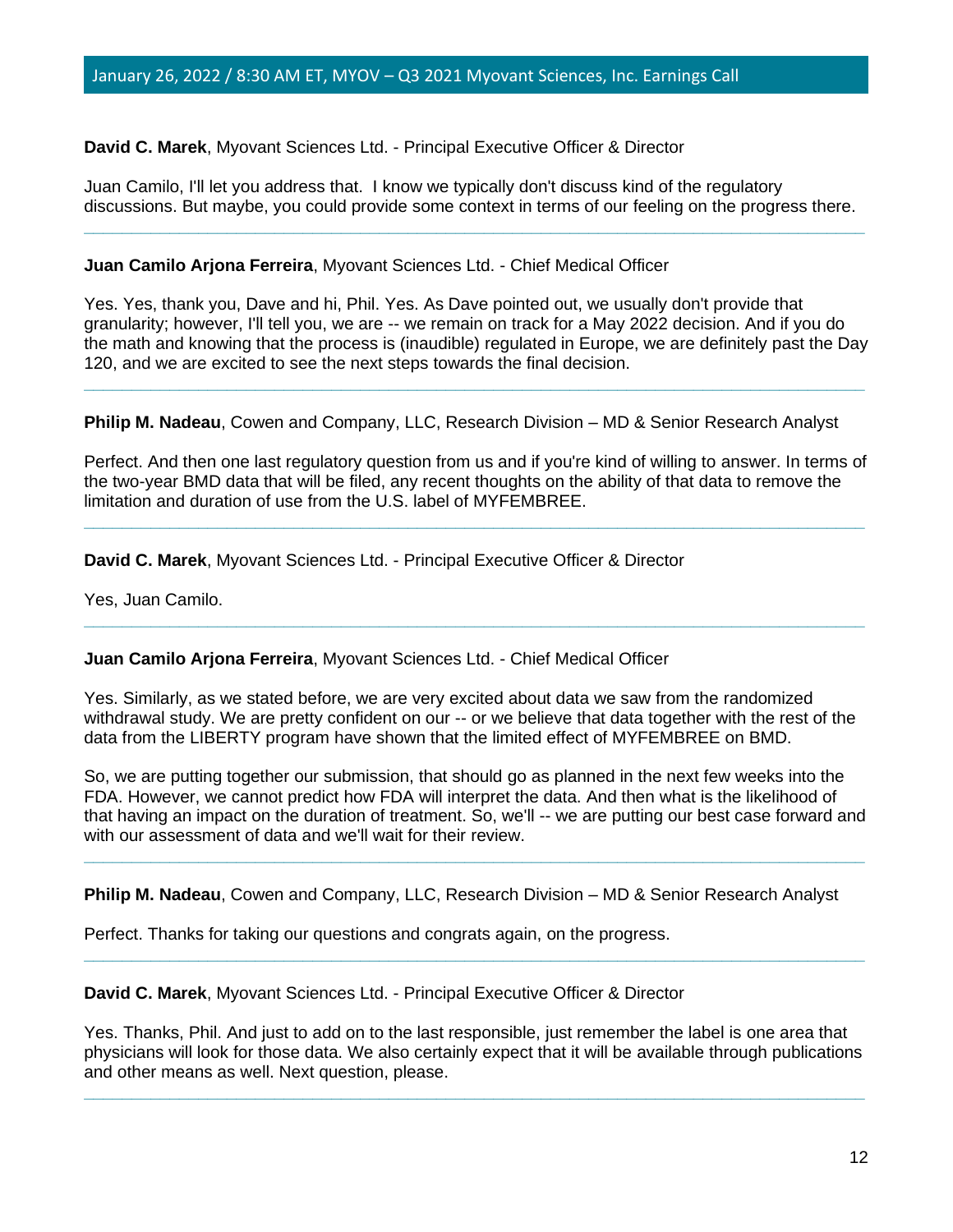# **Operator**

Our next question comes from the line of Brian Skorney from Baird. Your line is open.

## **Brian Peter Skorney**, Robert W. Baird Research Division – Senior Research Analyst

Hey. Good morning. Thank you for taking the question. I was hoping maybe, you could discuss the intended submission of the LIBERTY randomized withdrawal study, and how you think getting this added to the label could wind up impacting uptake and the ability to detail relative to ORIAHNN.

**\_\_\_\_\_\_\_\_\_\_\_\_\_\_\_\_\_\_\_\_\_\_\_\_\_\_\_\_\_\_\_\_\_\_\_\_\_\_\_\_\_\_\_\_\_\_\_\_\_\_\_\_\_\_\_\_\_\_\_\_\_\_\_\_\_\_\_\_\_\_\_\_\_\_\_\_\_\_\_\_\_\_**

#### **David C. Marek**, Myovant Sciences Ltd. - Principal Executive Officer & Director

Yes. Juan Camilo maybe again, let's just kind of touch on that regarding, how you believe prescribers will? How important this data is to prescribers, regardless of where it ends up in the label or in the public. And then Lauren, maybe just talk about what we hear from physicians in our promotional efforts. So Juan Camilo, why don't we start with you?

**\_\_\_\_\_\_\_\_\_\_\_\_\_\_\_\_\_\_\_\_\_\_\_\_\_\_\_\_\_\_\_\_\_\_\_\_\_\_\_\_\_\_\_\_\_\_\_\_\_\_\_\_\_\_\_\_\_\_\_\_\_\_\_\_\_\_\_\_\_\_\_\_\_\_\_\_\_\_\_\_\_\_**

**\_\_\_\_\_\_\_\_\_\_\_\_\_\_\_\_\_\_\_\_\_\_\_\_\_\_\_\_\_\_\_\_\_\_\_\_\_\_\_\_\_\_\_\_\_\_\_\_\_\_\_\_\_\_\_\_\_\_\_\_\_\_\_\_\_\_\_\_\_\_\_\_\_\_\_\_\_\_\_\_\_\_**

# **Juan Camilo Arjona Ferreira**, Myovant Sciences Ltd. - Chief Medical Officer

Yes. Thanks, Dave. Yes. As Dave pointed out, we will disseminate the data in multiple ways, right? The first one is we're providing, submitting, to the FDA and we expect the data -- at least some of the data to be reflected in the label. As I mentioned before, if it affects the duration of treatment, will be an FDA decision.

In parallel with that, we are proceeding with presentation of the data and multiple scientific conferences, and we will move forward to also a publication of the data we consider very robust and in that way, physicians will have all the information that we believe would be useful to them, to make their treatment decisions. And as a reminder, we are the only -- MYFEMBREE is the only GnRH antagonist that has run two-year trials that are now publicly available. And I think that adds another layer of confidence of high prescribers on the profile of MYFEMBREE. And Lauren?

**\_\_\_\_\_\_\_\_\_\_\_\_\_\_\_\_\_\_\_\_\_\_\_\_\_\_\_\_\_\_\_\_\_\_\_\_\_\_\_\_\_\_\_\_\_\_\_\_\_\_\_\_\_\_\_\_\_\_\_\_\_\_\_\_\_\_\_\_\_\_\_\_\_\_\_\_\_\_\_\_\_\_**

**\_\_\_\_\_\_\_\_\_\_\_\_\_\_\_\_\_\_\_\_\_\_\_\_\_\_\_\_\_\_\_\_\_\_\_\_\_\_\_\_\_\_\_\_\_\_\_\_\_\_\_\_\_\_\_\_\_\_\_\_\_\_\_\_\_\_\_\_\_\_\_\_\_\_\_\_\_\_\_\_\_\_**

**David C. Marek**, Myovant Sciences Ltd. - Principal Executive Officer & Director

Lauren, you're on mute.

**Lauren Merendino**, Myovant Sciences Ltd. - Chief Commercial Officer

Sorry. From a physician perspective, we continue to hear that physicians are focused on UF, uterine fibroids as a long-term disease. And so they're looking for therapies that match their patients' needs, which we believe MYFEMBREE offers a unique clinical profile for those patients.

And so as more data becomes available and once we have approval to use it promotionally we'll of course, do that and payers will also have access to the data as soon as it's available and published.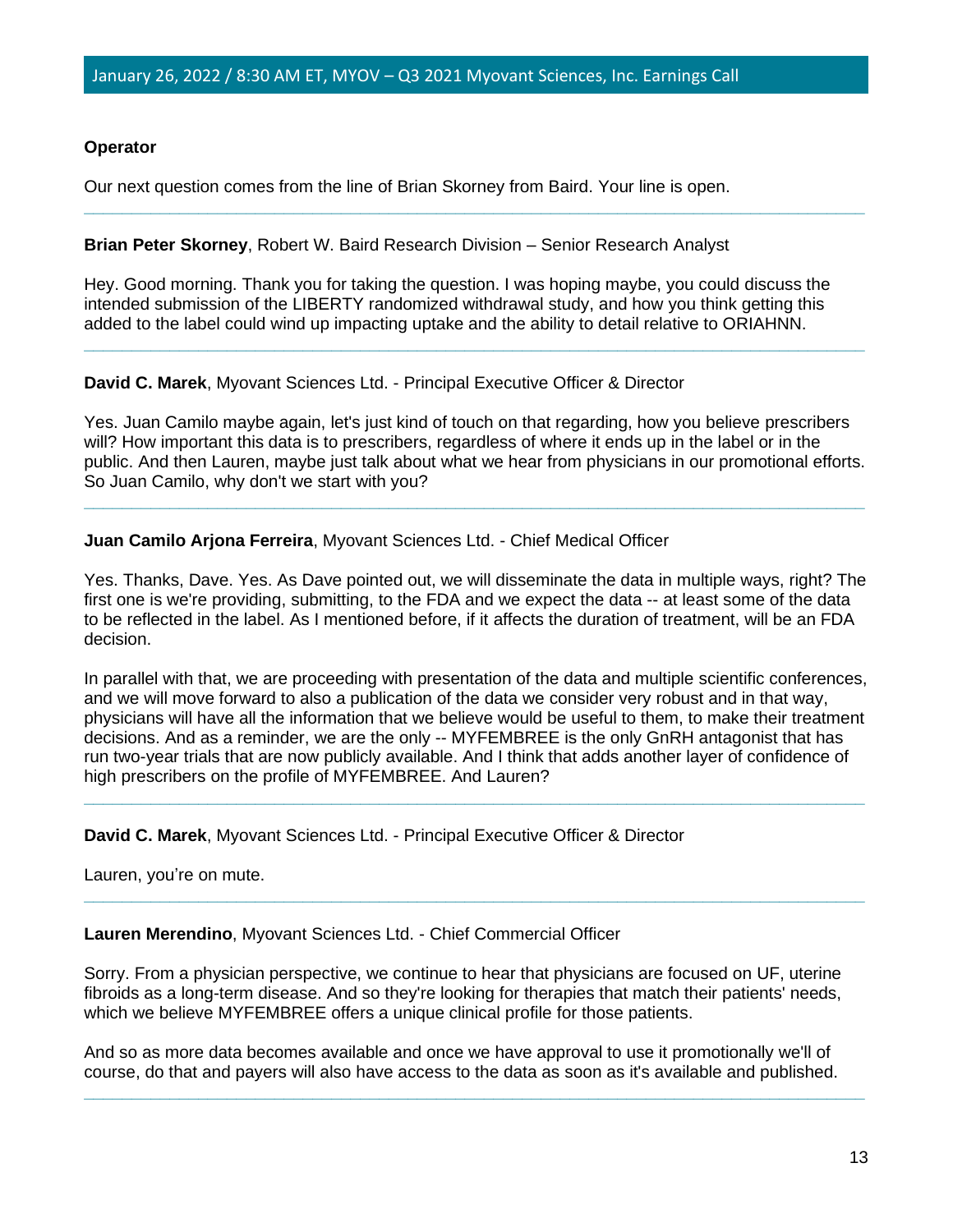# **David C. Marek**, Myovant Sciences Ltd. - Principal Executive Officer & Director

And Brian, one other addition, when we think about the SPIRIT data of the longer-term data, many times, we focused on the BMD results. I know their clinicians are very focused on that. But the other part that gets a little less air time is what happens when you discontinue MYFEMBREE and what we see is the symptomatology returns back very quickly for these women. And so I think that's a consideration as physicians look to make treatment decisions down the road and why the BMD data is important. But also, the -- what happens when you withdraw and then reinitiate MYFEMBREE of course, the efficacy returns, fairly rapidly. So, that's another key part of that dataset.

**\_\_\_\_\_\_\_\_\_\_\_\_\_\_\_\_\_\_\_\_\_\_\_\_\_\_\_\_\_\_\_\_\_\_\_\_\_\_\_\_\_\_\_\_\_\_\_\_\_\_\_\_\_\_\_\_\_\_\_\_\_\_\_\_\_\_\_\_\_\_\_\_\_\_\_\_\_\_\_\_\_\_**

**\_\_\_\_\_\_\_\_\_\_\_\_\_\_\_\_\_\_\_\_\_\_\_\_\_\_\_\_\_\_\_\_\_\_\_\_\_\_\_\_\_\_\_\_\_\_\_\_\_\_\_\_\_\_\_\_\_\_\_\_\_\_\_\_\_\_\_\_\_\_\_\_\_\_\_\_\_\_\_\_\_\_**

**\_\_\_\_\_\_\_\_\_\_\_\_\_\_\_\_\_\_\_\_\_\_\_\_\_\_\_\_\_\_\_\_\_\_\_\_\_\_\_\_\_\_\_\_\_\_\_\_\_\_\_\_\_\_\_\_\_\_\_\_\_\_\_\_\_\_\_\_\_\_\_\_\_\_\_\_\_\_\_\_\_\_**

#### **Brian Peter Skorney**, Robert W. Baird Research Division – Senior Research Analyst

Great. Thanks. That's very helpful.

#### **Operator**

Next question will come from the line of Madhu Kumar from Goldman Sachs. You may begin.

**Madhu Kumar**, Goldman Sachs Group, Inc., Research Division - Equity Analyst

Okay. Hey. Thanks for taking our questions. So, kind of following up on that last comment about the withdrawal studies. In kind of commercial practice, what kind of feedback are you getting on the idea of kind of this two-year period of use limitation to uptake and that people don't want to have to go on to a therapy and then come off of it, and have like their disease rebound, like how much of that is a barrier to that end, kind of following up on both Phil and Brian's questions, how much would it kind of removal to limitation of use resolve that issue?

**\_\_\_\_\_\_\_\_\_\_\_\_\_\_\_\_\_\_\_\_\_\_\_\_\_\_\_\_\_\_\_\_\_\_\_\_\_\_\_\_\_\_\_\_\_\_\_\_\_\_\_\_\_\_\_\_\_\_\_\_\_\_\_\_\_\_\_\_\_\_\_\_\_\_\_\_\_\_\_\_\_\_**

# **David C. Marek**, Myovant Sciences Ltd. - Principal Executive Officer & Director

Juan Camilo, as a physician, I know you have faced these types of decisions. I'll let you talk about your perceptions of how physicians would view again, the long-term considerations for uterine fibroids. **\_\_\_\_\_\_\_\_\_\_\_\_\_\_\_\_\_\_\_\_\_\_\_\_\_\_\_\_\_\_\_\_\_\_\_\_\_\_\_\_\_\_\_\_\_\_\_\_\_\_\_\_\_\_\_\_\_\_\_\_\_\_\_\_\_\_\_\_\_\_\_\_\_\_\_\_\_\_\_\_\_\_**

#### **Juan Camilo Arjona Ferreira**, Myovant Sciences Ltd. - Chief Medical Officer

Yes. Thanks, Dave. And hi, Madhu. I think that there are multiple things that are considered by physicians that treat women with uterine fibroids. I think that, one thing that has been very clear, now that the ACOG guidelines have been updated is that what is very important is that for women to have multiple options for treatment. Until recently the options were limited, some of the medical treatment options had limited efficacy, like contraceptives or NSAIDs. And therefore, the addition of GnRH antagonist adds another layer of effective -- now effective treatments that provide options for women. What we've heard from our market research is that women in general would rather not have major surgery in the cornerstone of treatment of uterine fibroids with myomectomies and hysterectomies.

So, from a treating physician perspective, I think that, that is the value that is the MYFEMBREE brings the table is another option that provides predictable efficacy and safety, and allows women to delay or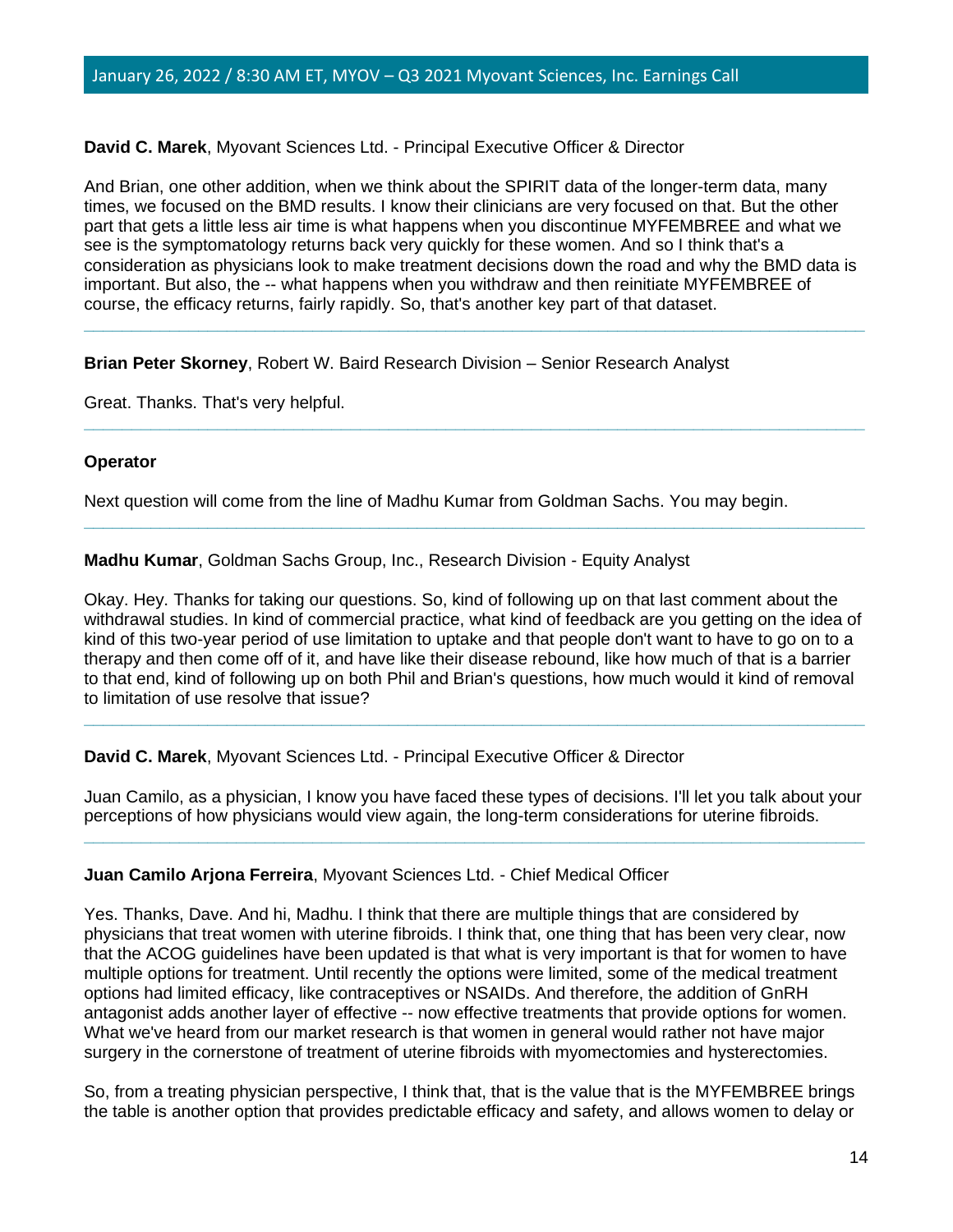prevent the need for surgery.

**Madhu Kumar**, Goldman Sachs Group, Inc., Research Division - Equity Analyst

Okay, great. And one follow-up question for Uneek. How should we think about -- you're having a good color on fiscal '22 R&D and SG&A spend, how should we think about the growth of those relative to the growth from fiscal '20 to fiscal '21?

**\_\_\_\_\_\_\_\_\_\_\_\_\_\_\_\_\_\_\_\_\_\_\_\_\_\_\_\_\_\_\_\_\_\_\_\_\_\_\_\_\_\_\_\_\_\_\_\_\_\_\_\_\_\_\_\_\_\_\_\_\_\_\_\_\_\_\_\_\_\_\_\_\_\_\_\_\_\_\_\_\_\_**

**\_\_\_\_\_\_\_\_\_\_\_\_\_\_\_\_\_\_\_\_\_\_\_\_\_\_\_\_\_\_\_\_\_\_\_\_\_\_\_\_\_\_\_\_\_\_\_\_\_\_\_\_\_\_\_\_\_\_\_\_\_\_\_\_\_\_\_\_\_\_\_\_\_\_\_\_\_\_\_\_\_\_**

**Uneek Mehra**, Myovant Sciences Ltd. - Chief Financial and Business Officer

Yes. Thanks, Madhu for the question. We'll be providing more color on the dimensionalization of that growth in our fiscal Q4 call in May, as we sort of work through the end of this year, as well as close out the activities for this year, in our alliance with Pfizer. At that point, we will be in a better position to give you the dimensionalization of that increase.

**\_\_\_\_\_\_\_\_\_\_\_\_\_\_\_\_\_\_\_\_\_\_\_\_\_\_\_\_\_\_\_\_\_\_\_\_\_\_\_\_\_\_\_\_\_\_\_\_\_\_\_\_\_\_\_\_\_\_\_\_\_\_\_\_\_\_\_\_\_\_\_\_\_\_\_\_\_\_\_\_\_\_**

**\_\_\_\_\_\_\_\_\_\_\_\_\_\_\_\_\_\_\_\_\_\_\_\_\_\_\_\_\_\_\_\_\_\_\_\_\_\_\_\_\_\_\_\_\_\_\_\_\_\_\_\_\_\_\_\_\_\_\_\_\_\_\_\_\_\_\_\_\_\_\_\_\_\_\_\_\_\_\_\_\_\_**

**Madhu Kumar**, Goldman Sachs Group, Inc., Research Division - Equity Analyst

Okay, thank you.

#### **Operator**

And our last question will come from line of Gavin Clark-Gartner from Evercore ISI. Your line is open. **\_\_\_\_\_\_\_\_\_\_\_\_\_\_\_\_\_\_\_\_\_\_\_\_\_\_\_\_\_\_\_\_\_\_\_\_\_\_\_\_\_\_\_\_\_\_\_\_\_\_\_\_\_\_\_\_\_\_\_\_\_\_\_\_\_\_\_\_\_\_\_\_\_\_\_\_\_\_\_\_\_\_**

**Gavin Clark-Gartner**, Evercore ISI – Research Analyst

Hey. Thanks for taking the questions. Just had a couple. First -- some (inaudible) recently issued guidance, that states pairs and discover FDA-approved contraceptives with no out-of-pocket costs. Once the SERENE indication is on the label, but this guidance likely applied to all MYFEMBREE patients.

**\_\_\_\_\_\_\_\_\_\_\_\_\_\_\_\_\_\_\_\_\_\_\_\_\_\_\_\_\_\_\_\_\_\_\_\_\_\_\_\_\_\_\_\_\_\_\_\_\_\_\_\_\_\_\_\_\_\_\_\_\_\_\_\_\_\_\_\_\_\_\_\_\_\_\_\_\_\_\_\_\_\_**

**\_\_\_\_\_\_\_\_\_\_\_\_\_\_\_\_\_\_\_\_\_\_\_\_\_\_\_\_\_\_\_\_\_\_\_\_\_\_\_\_\_\_\_\_\_\_\_\_\_\_\_\_\_\_\_\_\_\_\_\_\_\_\_\_\_\_\_\_\_\_\_\_\_\_\_\_\_\_\_\_\_\_**

**David C. Marek**, Myovant Sciences Ltd. - Principal Executive Officer & Director

Juan Camilo?

#### **Juan Camilo Arjona Ferreira**, Myovant Sciences Ltd. - Chief Medical Officer

Yes, Gavin. Good morning. So first, let me just say that we are very excited about our SERENE study. We believe that having a product that provides the treatment for uterine fibroids and hopefully endometriosis, if approved, that also provides contraception would be very meaningful for prescribers and for patients. This is -- contraception is something that is a consideration that is top of mind for women in this reproductive age that suffer for uterine fibroids endometriosis. And therefore, we believe that successful SERENE study would be a critical differentiator for MYFEMBREE. As you pointed out, the regulations or the rules require prior that all at least one contraceptive of a specific class is covered at no cost for the patient and that certainly has been a consideration, but we will wait until we have the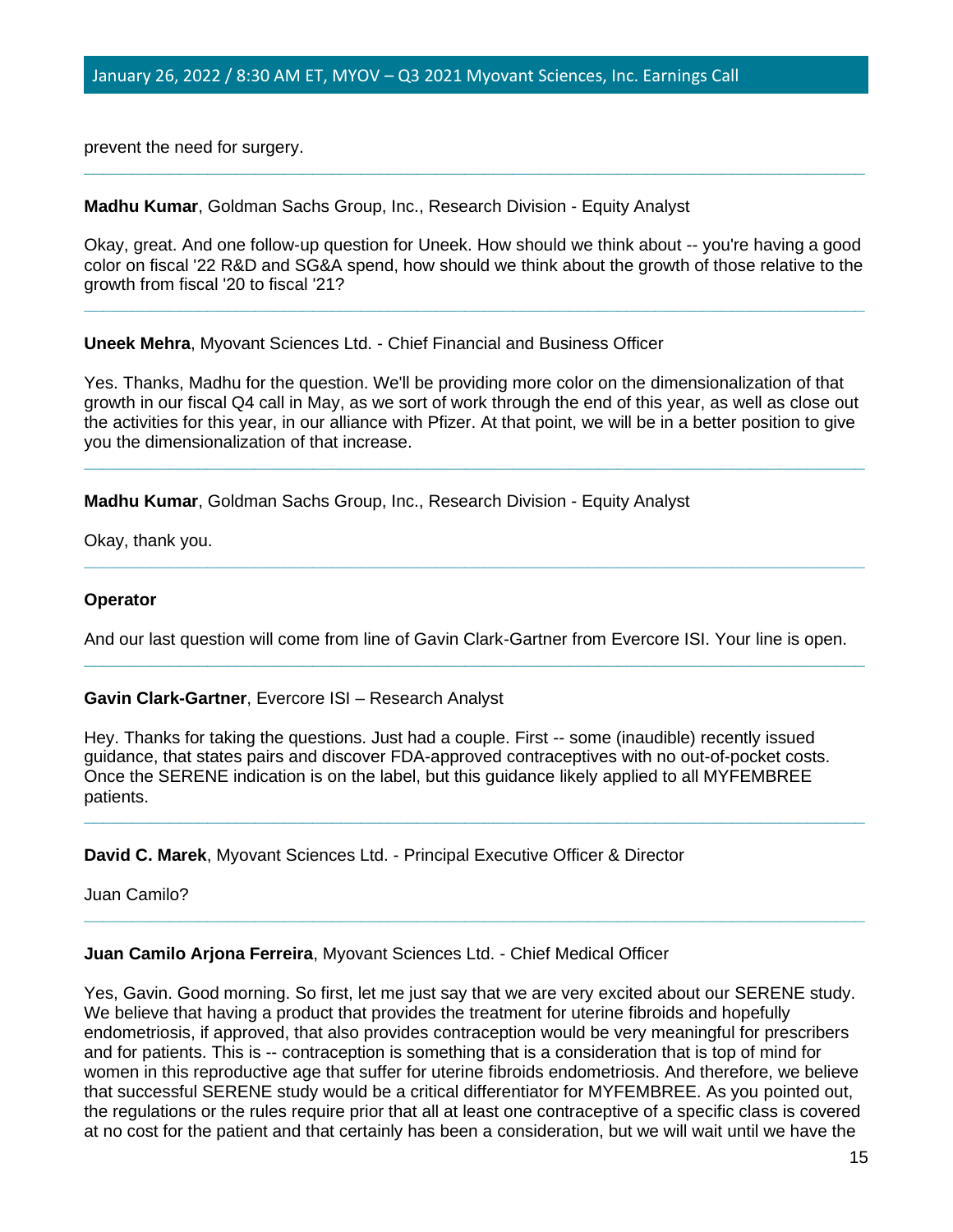data and there, we will go through the process of assessing that to determine the full implication of that if applicable for MYFEMBREE. But we remain very excited about the SERENE study and how the value that it will bring for prescribers and for patients.

**\_\_\_\_\_\_\_\_\_\_\_\_\_\_\_\_\_\_\_\_\_\_\_\_\_\_\_\_\_\_\_\_\_\_\_\_\_\_\_\_\_\_\_\_\_\_\_\_\_\_\_\_\_\_\_\_\_\_\_\_\_\_\_\_\_\_\_\_\_\_\_\_\_\_\_\_\_\_\_\_\_\_**

#### **Gavin Clark-Gartner**, Evercore ISI – Research Analyst

Yes. Got it. And there are also 3.5 billion in potential tiered sales milestones from Pfizer under the partnership. Can you share any more details on what the Tier A or B sales thresholds are, what the milestone payments are? When it's possible that any of these milestones could be reached?

**David C. Marek**, Myovant Sciences Ltd. - Principal Executive Officer & Director

Yes. And Uneek, would you like to discuss the -- I know we are providing specific numbers on the tier. But maybe, you can add some color there.

**\_\_\_\_\_\_\_\_\_\_\_\_\_\_\_\_\_\_\_\_\_\_\_\_\_\_\_\_\_\_\_\_\_\_\_\_\_\_\_\_\_\_\_\_\_\_\_\_\_\_\_\_\_\_\_\_\_\_\_\_\_\_\_\_\_\_\_\_\_\_\_\_\_\_\_\_\_\_\_\_\_\_**

**\_\_\_\_\_\_\_\_\_\_\_\_\_\_\_\_\_\_\_\_\_\_\_\_\_\_\_\_\_\_\_\_\_\_\_\_\_\_\_\_\_\_\_\_\_\_\_\_\_\_\_\_\_\_\_\_\_\_\_\_\_\_\_\_\_\_\_\_\_\_\_\_\_\_\_\_\_\_\_\_\_\_**

**Uneek Mehra**, Myovant Sciences Ltd. - Chief Financial and Business Officer

Yes. Thanks. It's -- we have not provided any details in terms of the tiers on these milestones. I think when you look at the 3.6 and typically billion and then spread it across generally available four or five tiers. You can probably estimate where those tiers are and in regards to your second part of follow-up as to when we would likely expect to achieve those tiers, I think, still too early. Given that our launches are just gaining traction on both MYFEMBREE and ORGOVYX. But at this point, it's a little early to sort of indicate when we would have that achievement of those tiers.

**\_\_\_\_\_\_\_\_\_\_\_\_\_\_\_\_\_\_\_\_\_\_\_\_\_\_\_\_\_\_\_\_\_\_\_\_\_\_\_\_\_\_\_\_\_\_\_\_\_\_\_\_\_\_\_\_\_\_\_\_\_\_\_\_\_\_\_\_\_\_\_\_\_\_\_\_\_\_\_\_\_\_**

# **Gavin Clark-Gartner**, Evercore ISI – Research Analyst

Yes. Got it. Thanks. And maybe, one last one on ORGOVYX. Are you around bigger urology and oncology practices adopting formal preferences for ORGOVYX vs. other GnRH agents? So, it could be kind of listing it as a preferred agent in their EMR or ePrescribe system, or alternatively are they just including in their system with parity access to the other agents and leaving the decision up to the prescribers. Thanks. **\_\_\_\_\_\_\_\_\_\_\_\_\_\_\_\_\_\_\_\_\_\_\_\_\_\_\_\_\_\_\_\_\_\_\_\_\_\_\_\_\_\_\_\_\_\_\_\_\_\_\_\_\_\_\_\_\_\_\_\_\_\_\_\_\_\_\_\_\_\_\_\_\_\_\_\_\_\_\_\_\_\_**

**David C. Marek**, Myovant Sciences Ltd. - Principal Executive Officer & Director

Yes. Thank you, Gavin. Lauren?

**Lauren Merendino**, Myovant Sciences Ltd. - Chief Commercial Officer

So, we don't have complete transparency into the EMR systems. We more receive feedbacks from our customers about their preferences and how they're utilizing ORGOVYX, and it seems that for certain patient types, they do have a preference to start with ORGOVYX. But it is an individualized treatment decision with each patient.

**\_\_\_\_\_\_\_\_\_\_\_\_\_\_\_\_\_\_\_\_\_\_\_\_\_\_\_\_\_\_\_\_\_\_\_\_\_\_\_\_\_\_\_\_\_\_\_\_\_\_\_\_\_\_\_\_\_\_\_\_\_\_\_\_\_\_\_\_\_\_\_\_\_\_\_\_\_\_\_\_\_\_**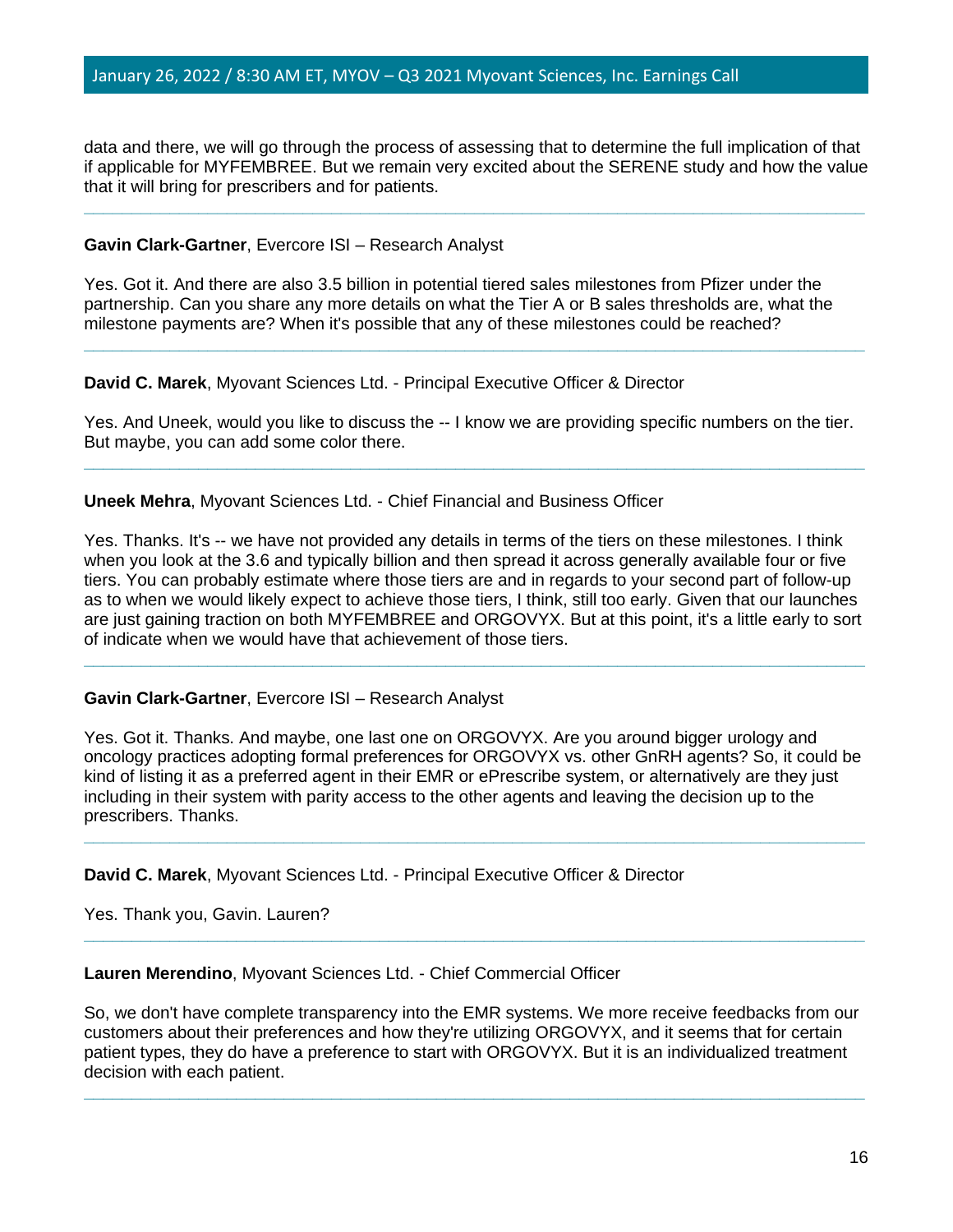### **David C. Marek**, Myovant Sciences Ltd. - Principal Executive Officer & Director

Okay. Operator, are there further questions?

#### **Operator**

Thank you. And I'm not showing any further questions at this time. I'll turn the call over to Dave for any closing remarks. **\_\_\_\_\_\_\_\_\_\_\_\_\_\_\_\_\_\_\_\_\_\_\_\_\_\_\_\_\_\_\_\_\_\_\_\_\_\_\_\_\_\_\_\_\_\_\_\_\_\_\_\_\_\_\_\_\_\_\_\_\_\_\_\_\_\_\_\_\_\_\_\_\_\_\_\_\_\_\_\_\_\_**

**\_\_\_\_\_\_\_\_\_\_\_\_\_\_\_\_\_\_\_\_\_\_\_\_\_\_\_\_\_\_\_\_\_\_\_\_\_\_\_\_\_\_\_\_\_\_\_\_\_\_\_\_\_\_\_\_\_\_\_\_\_\_\_\_\_\_\_\_\_\_\_\_\_\_\_\_\_\_\_\_\_\_**

**David C. Marek**, Myovant Sciences Ltd. - Principal Executive Officer & Director

Thank you. As you can hear today, we are very encouraged by the progress we have made on the ORGOVYX and MYFEMBREE launches. We are energized by the tremendous remaining commercial opportunity for both brands. We are well positioned to deliver strong commercial execution while building sustainable long-term value through pipeline expansion. So, thank you and I look forward to keeping you updated on our progress. Have a good day.

**\_\_\_\_\_\_\_\_\_\_\_\_\_\_\_\_\_\_\_\_\_\_\_\_\_\_\_\_\_\_\_\_\_\_\_\_\_\_\_\_\_\_\_\_\_\_\_\_\_\_\_\_\_\_\_\_\_\_\_\_\_\_\_\_\_\_\_\_\_\_\_\_\_\_\_\_\_\_\_\_\_\_**

#### **Operator**

Ladies and gentlemen, this concludes Myovant Sciences' third fiscal quarter 2021 earnings conference call. Thank you for your participation. You may now disconnect. Everyone have a great day. **\_\_\_\_\_\_\_\_\_\_\_\_\_\_\_\_\_\_\_\_\_\_\_\_\_\_\_\_\_\_\_\_\_\_\_\_\_\_\_\_\_\_\_\_\_\_\_\_\_\_\_\_\_\_\_\_\_\_\_\_\_\_\_\_\_\_\_\_\_\_\_\_\_\_\_\_\_\_\_\_\_\_**